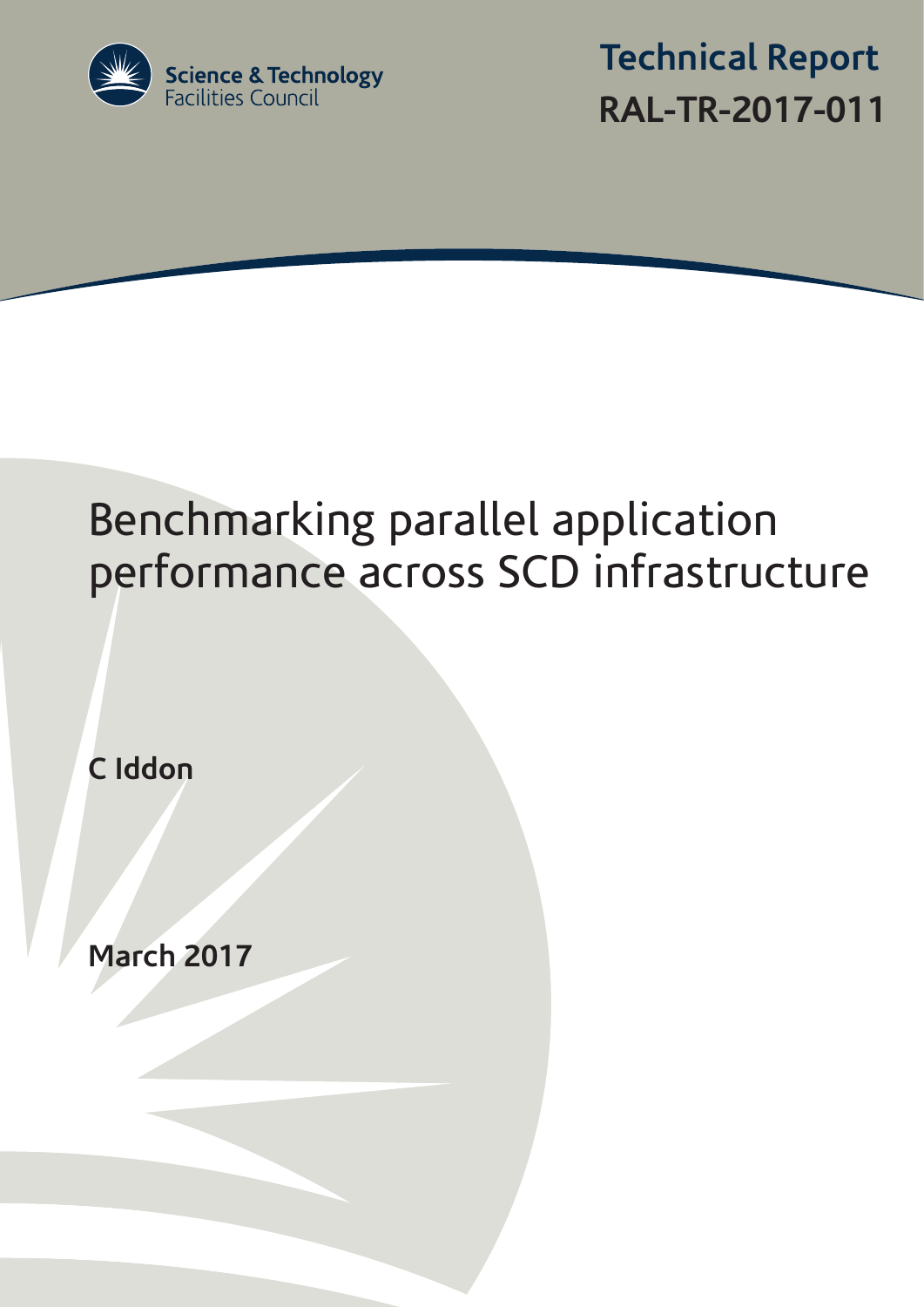## ©2017 Science and Technology Facilities Council



This work is licensed under a [Creative Commons Attribution 3.0](http://creativecommons.org/licenses/by/3.0/)  [Unported License.](http://creativecommons.org/licenses/by/3.0/)

Enquiries concerning this report should be addressed to:

RAL Library STFC Rutherford Appleton Laboratory Harwell Oxford Didcot OX11 0QX

Tel: +44(0)1235 445384 Fax: +44(0)1235 446403 email: [libraryral@stfc.ac.uk](mailto:libraryral@stfc.ac.uk)

Science and Technology Facilities Council reports are available online at: [http://epubs.stfc.ac.uk](http://epubs.stfc.ac.uk/)

## ISSN 1358-6254

Neither the Council nor the Laboratory accept any responsibility for loss or damage arising from the use of information contained in any of their reports or in any communication about their tests or investigations.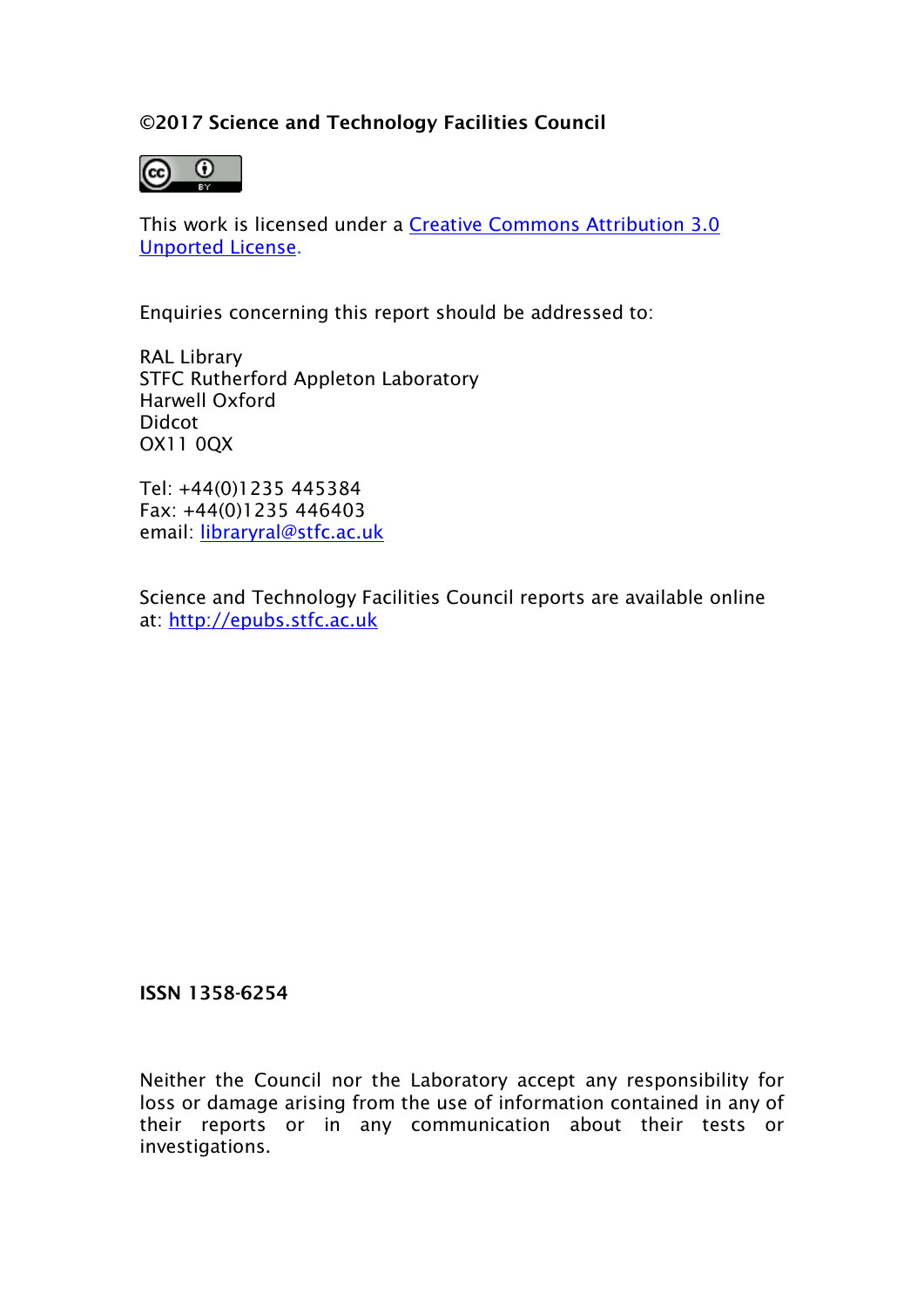# Benchmarking Parallel Application Performance Across SCD Infrastructure

## Callum Iddon

#### March 2017

#### Abstract

Two benchmarks (HPL and IMB) are run across SCARF, LOTUS and the SCD Cloud to measure the effect of bandwidth, latency, distributing cores between nodes and using newer hardware on parallel application performance. A common ranking between different methods of communication is shown in the results of all benchmarks (SHM-1, SHM-2, IBV then TCP). Whilst using newer processors is found to have the greatest impact on parallel application performance, both SCARF and LOTUS are shown to be able to perform as effectively between cores on separate hosts as on an individual host - despite lower bandwidth and higher latency. The Cloud performs similarly to the oldest SCARF host (scarf10) but with a higher TCP bandwidth.

## Contents

| $\mathbf{1}$ |         | Introduction |                                                                                                      | $\overline{2}$ |
|--------------|---------|--------------|------------------------------------------------------------------------------------------------------|----------------|
|              | 1.1     |              |                                                                                                      | $\overline{2}$ |
|              | 1.2     |              |                                                                                                      | $\overline{2}$ |
|              | 1.3     |              |                                                                                                      | $\overline{2}$ |
| $\mathbf{2}$ |         | Methods      |                                                                                                      | $\overline{2}$ |
|              | 2.1     |              |                                                                                                      | $\overline{2}$ |
|              | 2.2     |              |                                                                                                      | 3              |
|              |         | 2.2.1        |                                                                                                      | 3              |
|              |         | 2.2.2        |                                                                                                      | $\overline{4}$ |
|              | 2.3     |              |                                                                                                      | $\overline{4}$ |
|              |         | 2.3.1        |                                                                                                      | $\overline{4}$ |
|              |         | 2.3.2        |                                                                                                      | $\overline{4}$ |
|              |         | 2.3.3        |                                                                                                      | $\overline{5}$ |
|              |         | 2.3.4        |                                                                                                      | 6              |
|              |         | 2.3.5        |                                                                                                      | $\overline{7}$ |
|              | 2.4     |              |                                                                                                      | $\overline{7}$ |
|              |         | 2.4.1        |                                                                                                      | $\overline{7}$ |
|              |         | 2.4.2        |                                                                                                      | 8              |
|              |         | 2.4.3        |                                                                                                      | 9              |
|              |         | 2.4.4        |                                                                                                      | 10             |
|              |         | 2.4.5        |                                                                                                      | 11             |
| $\mathbf{3}$ | Results |              |                                                                                                      | 11             |
|              | 3.1     | <b>IMB</b>   |                                                                                                      | 11             |
|              |         | 3.1.1        |                                                                                                      | 11             |
|              |         | 3.1.2        |                                                                                                      | 13             |
|              |         | 3.1.3        |                                                                                                      | 14             |
|              | 3.2     | HPL          | a dia kaominina mpikambana amin'ny fivondronan-kaominin'i Lancence de Lancence de la Germania Grande | 16             |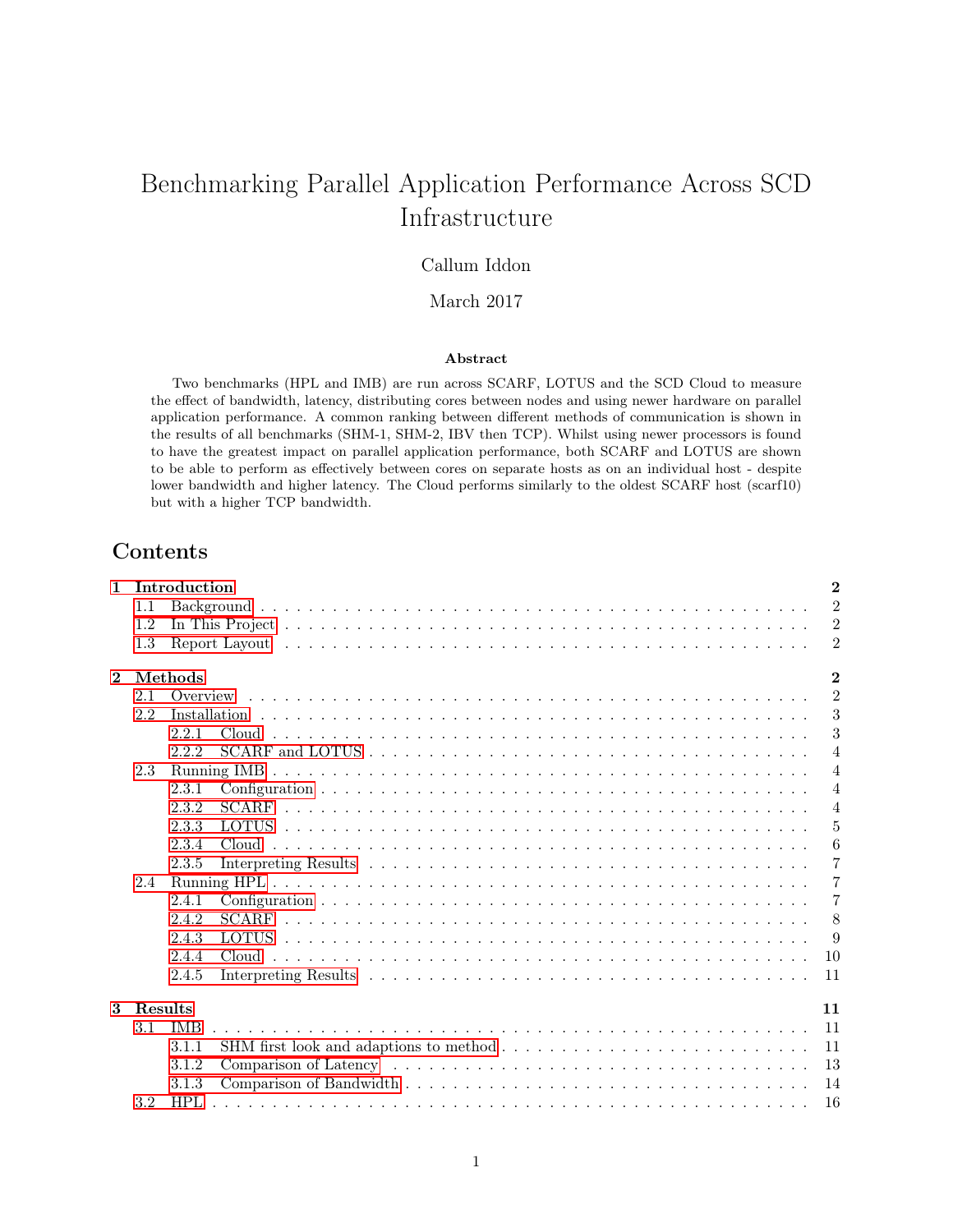#### [4 Conclusion](#page-18-0) 17

| Appendices | 19 |
|------------|----|
|            |    |
|            |    |
|            |    |
|            |    |
|            |    |
|            |    |
|            |    |

## <span id="page-3-0"></span>1 Introduction

#### <span id="page-3-1"></span>1.1 Background

The Scientific Computing Department (SCD) provides a number of compute resources. Across the different infrastructures, the varying CPUs, interconnect bandwidth and latencies have an unquantified effect on parallel applications. Also unmeasured is the effect of choices within each service, such as using newer hardware or distributing cores between nodes.

#### <span id="page-3-2"></span>1.2 In This Project

Comparison metrics are gathered for parallel application performance across three SCD services - SCARF, LOTUS and the SCD Cloud. The aim is to provide results that can inform deployment decisions for parallel applications using the Message Passing Interface (MPI) libraries going forward.

Two specific metrics are recorded - bandwidth and latency - using the IMB PingPong benchmark. Application performance is then measured more generally according to the results from the HPL TOP500 test. On SCARF and LOTUS, these are taken on cores on the same node, spanning different nodes, and on different hardware versions. On the Cloud, they are taken from one VM and across two VMs (on different hypervisors).

#### <span id="page-3-3"></span>1.3 Report Layout

This report starts by introducing the benchmarks and explaining how they were set up. Detailed methods for running them are set out to allow reproducibility. The results are analysed, first to explain small adaptions to the method and then for comparison between different options. In the appendices, there are example outputs from each of the benchmarks and the data in tabulated form.

## <span id="page-3-4"></span>2 Methods

#### <span id="page-3-5"></span>2.1 Overview

There are two benchmarking applications to run on each system.

- IMB PingPong uses MPI to send messages of increasing size both ways between two processes [Intel [2016\]](#page-19-0). Latency is the average time for the message of zero size to cross one way between the two processes. Bandwidth is the throughput at different message sizes. The only dependency to run this benchmark is an MPI library.
- HPL TOP500 solves a large matrix problem over distributed compute and memory resources [Petitet et al. [2016\]](#page-19-1). The time taken to solve the problem gives a measure of parallel application performance in FLOPS (floating point operations per second). The software relies on a linear algebra library as well as an MPI library.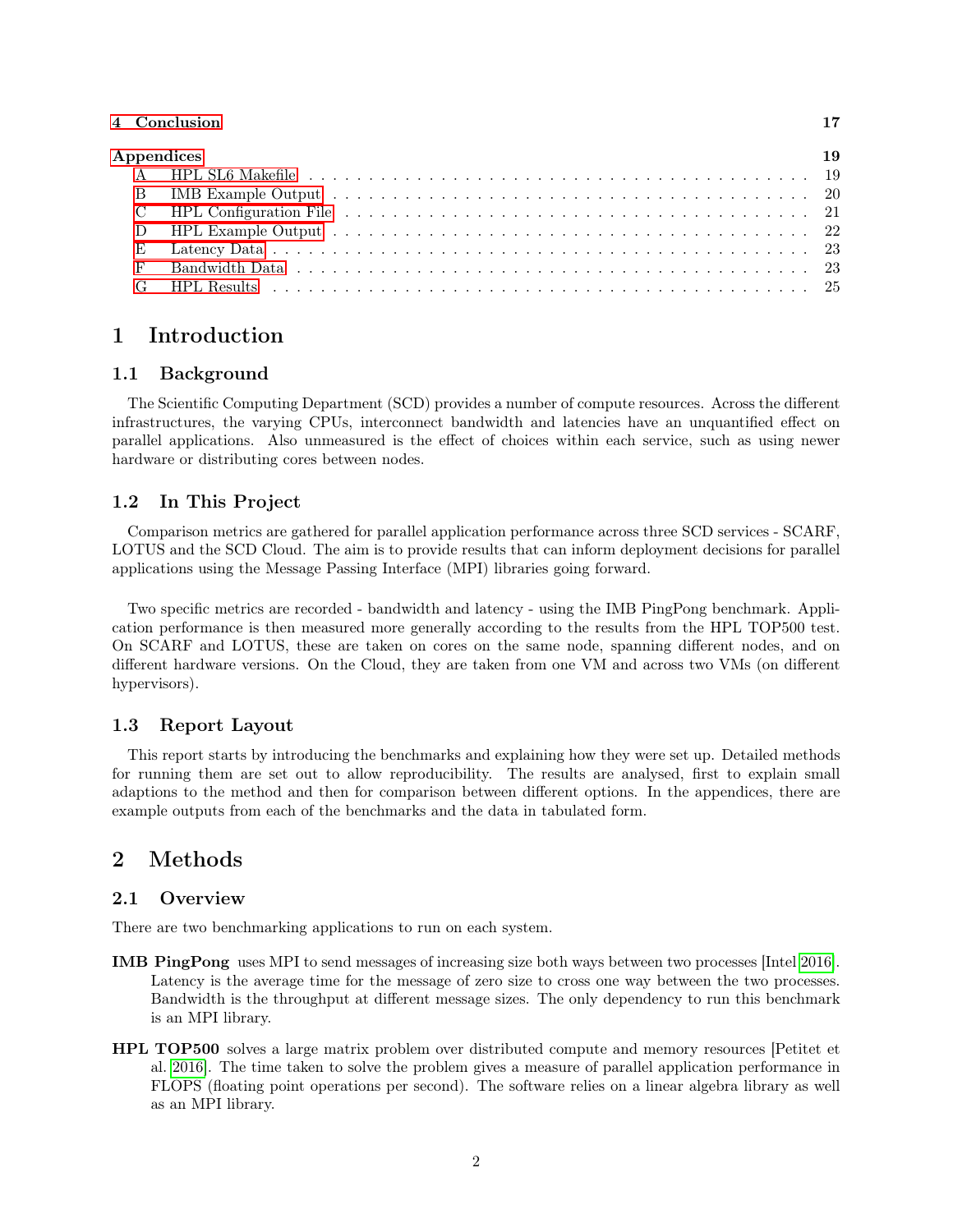For all infrastructures, running a benchmark between cores on the same host is referred to as shared host memory (SHM). Running a job between hosts is normally over Ethernet connection (TCP) but on SCARF there is the additional option of running over Infiniband (IBV). In general benchmarks are repeated five times for each setup to ensure that there is some consistency amongst results. On the Cloud, there is no exclusive option so other users' activity on the hypervisors can only be accounted for by averaging over more repeats (30).

#### <span id="page-4-0"></span>2.2 Installation

On the Cloud, the benchmarks need to be installed from scratch, alongside any dependencies. On SCARF and LOTUS, the MPI and linear algebra libraries are pre installed alongside HPL but IMB must be compiled from source and linked to the existing MPI libraries.

#### <span id="page-4-1"></span>2.2.1 Cloud

<span id="page-4-2"></span>An SL6 no GUI virtual machine was used. The MPI library was OpenMPI and the linear algebra library was OpenBLAS (both from yum). A makefile was created to link to these libraries (Appendix [A\)](#page-20-1).

Code 1: Installing IMB and HPL on a Cloud VM

```
# Install IMB PingPong
sudo yum -y install openmpi-devel # install OpenMPI
wget https://software.intel.com/sites/default/files/managed/a3/53/IMB_2017.tgz
tar -xvf IMB_2017.tgz
source /etc/profile.d/modules.sh  # enable environment-modules
module load openmpi-1.10-x86_64 # load the MPI module
cd imb/imb/src
make CC=mpicc # compile
cd -# Install HPL
wget http://www.netlib.org/benchmark/hpl/hpl-2.2.tar.gz
tar -xvf hpl-2.2.tar.gz
sudo yum -y install openblas-devel openblas-static # install OpenBLAS
cd hpl-2.2/
# Copy in the makefile from the appendix now.
make arch=Linux_SL6_Intel64 # compile
```
To run MPI between VMs on the Cloud (without a scheduler), SSH keys must be set up. There is no need for encryption provided the keys never leave either machine.

Code 2: Setting up SSH keys between Cloud VMs

```
# On both VMs
sudo chown $USER:root ~/.ssh # Cloud VMs start with root:root, allow yourself access
```
#### # On one

```
ssh-keygen -t rsa # create key pair
cat \gamma.ssh/id_rsa.pub >> \gamma.ssh/authorized_keys # allow access to key
scp \tilde{\ }/.ssh/* <other VM hostname>:\tilde{\ }/.ssh/ # copy this setup to the other machine
```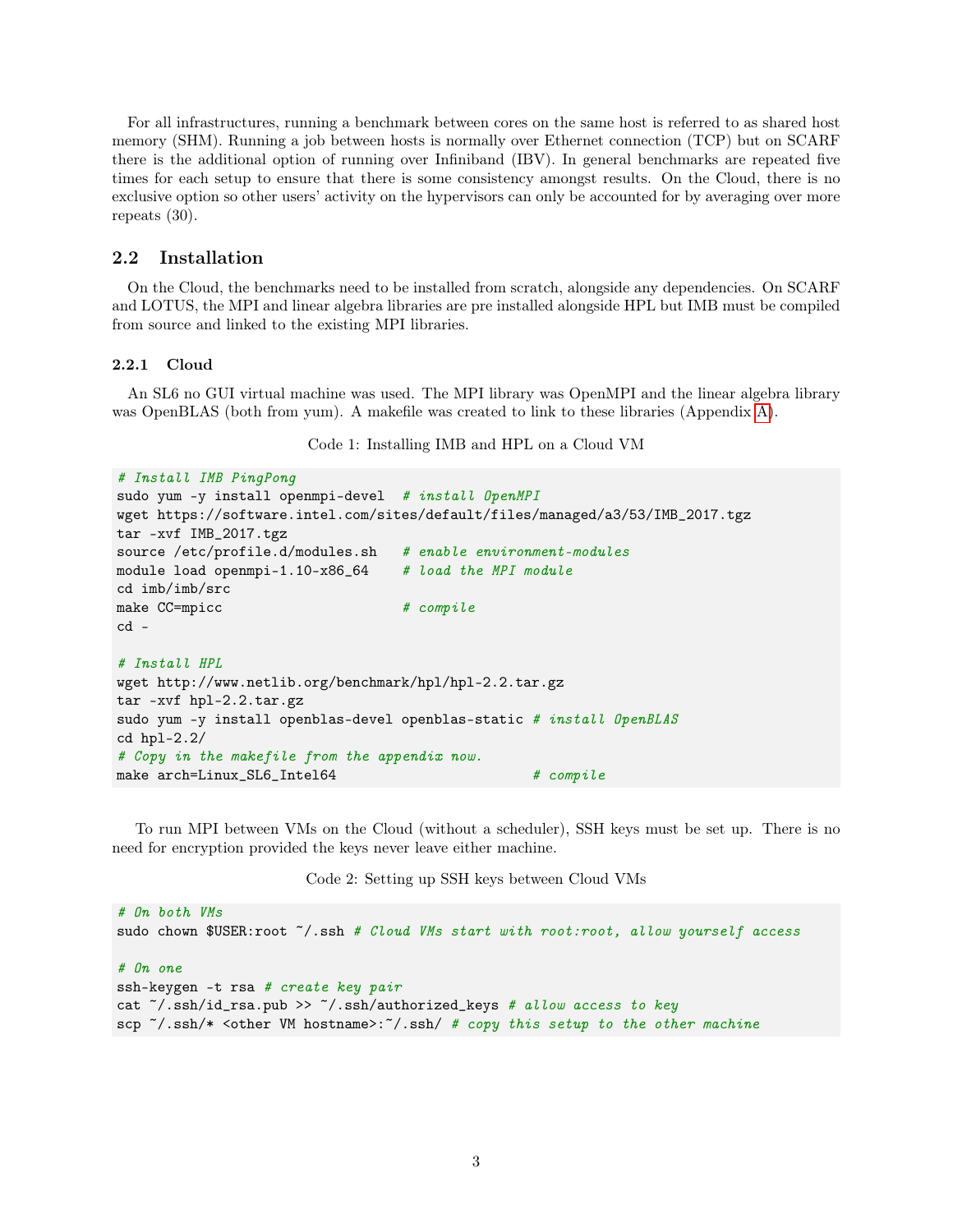#### <span id="page-5-0"></span>2.2.2 SCARF and LOTUS

On both LOTUS and SCARF, the IMB benchmark was compiled from source.

Code 3: Installing IMB on SCARF and LOTUS

```
# Install IMB PingPong
wget https://software.intel.com/sites/default/files/managed/a3/53/IMB_2017.tgz
tar -xvf IMB_2017.tgz
cd imb/imb/src
gmake CC=mpicc
```
On LOTUS, the HPL binary is located at /apps/src/hpl/hpl-2.2/bin/Linux\_Intel64/xhpl which is installed using the Intel MKL and Platform MPI libraries.

On SCARF, HPL is optimised for each processor at /apps/procspec/hpl/2.2/bin/Linux\_Intel64/xhpl, to avoid this advantage, the scarf10 (least optimised) version was used for all processors by copying this binary to a shared location between processors (see section [2.4.2\)](#page-9-0).

#### <span id="page-5-1"></span>2.3 Running IMB

In general, the benchmarks are submitted by shell scripts that take care of configuration parameters, platform specific parameters (eg LSF flags) and running repeats of the benchmarks. On the systems where there is a job scheduler (LOTUS and SCARF), these scripts submit the jobs where the benchmarks are actually run. On the Cloud, a cronjob is setup to run the script at regular intervals.

#### <span id="page-5-2"></span>2.3.1 Configuration

IMB is configured by command line parameters.

- -iter n ensures that n repeats of each message size are taken and averaged. 1000 was chosen because it was the largest number of repeats that maintained a reasonable time to run on the slowest infrastructure (Cloud, between two VMs). It was also the default for smaller message sizes.
- -time t sets a maximum time  $t(s)$  for all repeats of a message size. 200 was chosen because it is significantly high such that this maximum was never reached.

-msglog a:b sets a minimum and maximum  $(2^a, 2^b)$  for the message sizes.

-iter\_policy sets the behaviour with large message sizes and whether to reduce the number of repeats. Given that the number of repeats is feasible, setting this to off means that the same number of repeats are tested for each message size.

#### <span id="page-5-3"></span>2.3.2 SCARF

- 1. Create a top directory and cd into it (e.g. /home/cseg/scarf565/SCARF\_IMB).
- 2. Install IMB inside this directory as in Code [1.](#page-4-2) This should create imb/imb/src/IMB-MPI1.
- 3. Submit jobs to run the benchmark for five repeats across each host group. For each host group, run the benchmark between hosts using TCP, using Infiniband and on the same host. Use Code [4](#page-5-4) from inside the top directory.

```
#! /bin/bash
hostgroups=(scarf10 scarf11 scarf12 scarf13 scarf14 scarf15 scarf16)
# Make the outputs directory if it doesn't exist
mkdir -p $PWD/outputs
for specificHost in ${hostgroups[@]}; do # For each hostgroup
```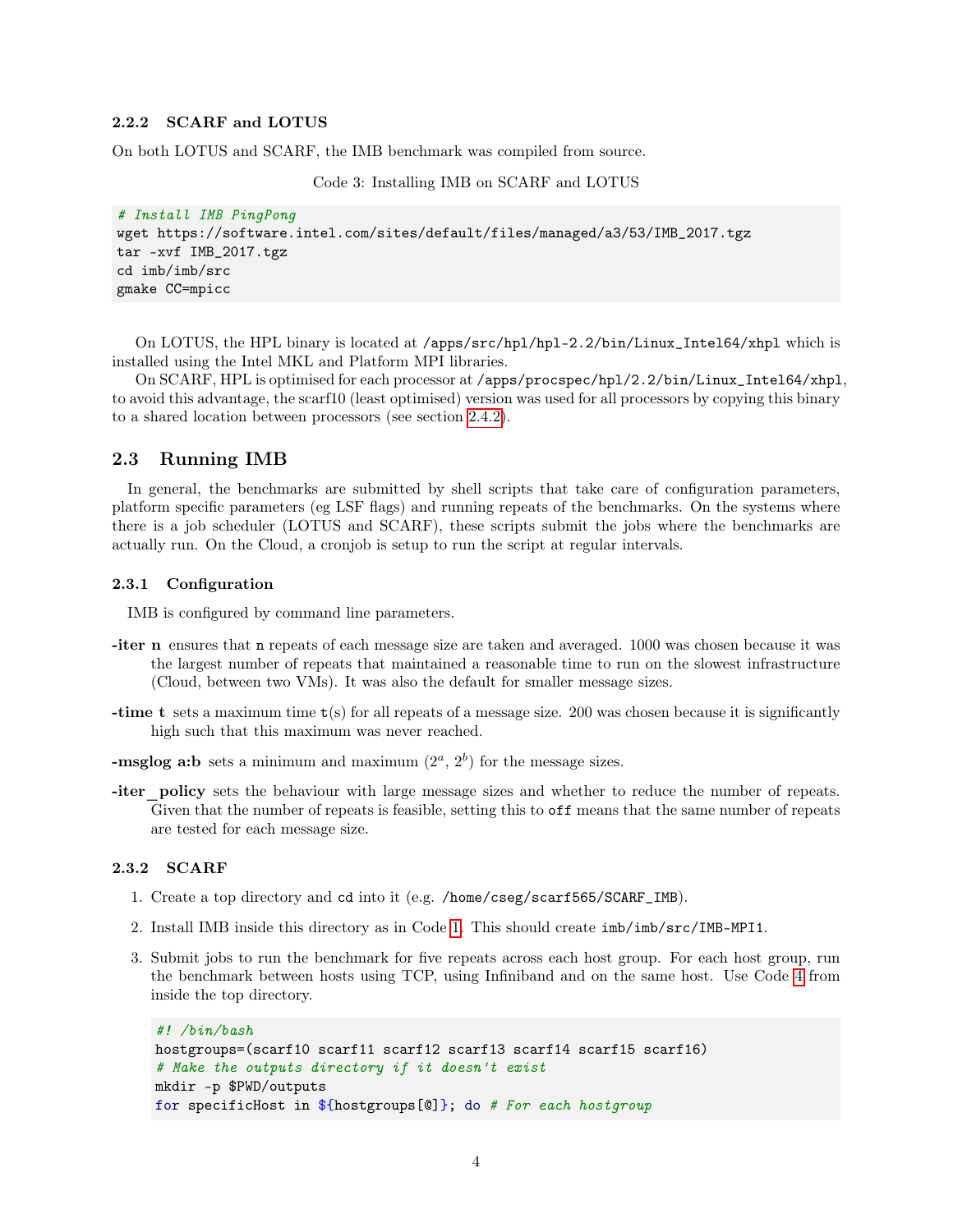```
for perTile in 1\ 2; do # Span one (2) node or two (1)
        if [ $perTile -eq 1 ]; then
            # If going between nodes, specify different interconnect flags
            pFlagOptions=(-TCP -IBV)
        else
            # If not, there are no interconnect flags
            pFlagOptions=("")
        fi
        for pFlag in "${pFlagOptions[@]}"; do # Step through interconnect flags
            for repeat in 1\ 2\ 3\ 4\ 5; do # Repeat the benchmark
bsub << %EndOfInput%
\#BSUB - x#BSUB -n 2
#BSUB -R "span[ptile=$perTile]"
#BSUB -J PingPong
#BSUB -o $PWD/outputs/%J.out
#BSUB -e $PWD/outputs/%J.err
#BSUB -W 0:45
#BSUB -m "$specificHost"
mpirun -lsf -prot $pFlag $PWD/imb/imb/src/IMB-MPI1 -iter 1000 -time 200 -msglog
,→ 0:24 -iter_policy off PingPong
%EndOfInput%
            done
        done
    done
done
```
Code 4: Submitting IMB to SCARF

#### <span id="page-6-0"></span>2.3.3 LOTUS

The method for running IMB on LOTUS is similar but there is no Infiniband available and there is a different mpirun command.

- 1. Create a top directory and cd into it (e.g. /home/users/ciddon/JASMIN\_IMB).
- 2. Install IMB inside this directory as in Code [1.](#page-4-2) This should create imb/imb/src/IMB-MPI1.
- <span id="page-6-1"></span>3. Submit jobs to run the benchmark for 5 repeats across each host group. For each host group, run the benchmark between hosts and within the same host. Use Code [5](#page-6-1) from inside the top directory.

#### Code 5: Submitting IMB to LOTUS

```
#! /bin/bash
hostgroups=(ivybridge512G ivybridge2000G haswell256G ivybridge128G broadwell256G)
# Make the outputs directory if it doesn't exist
mkdir -p $PWD/outputs
for specificHost in ${hostgroups[@]}; do # For each hostgroup
    for perTile in 1 2; do # Span one (2) or two (2) nodes
        for repeat in 1\ 2\ 3\ 4\ 5; do # Repeat the benchmark
bsub << %EndOfInput%
```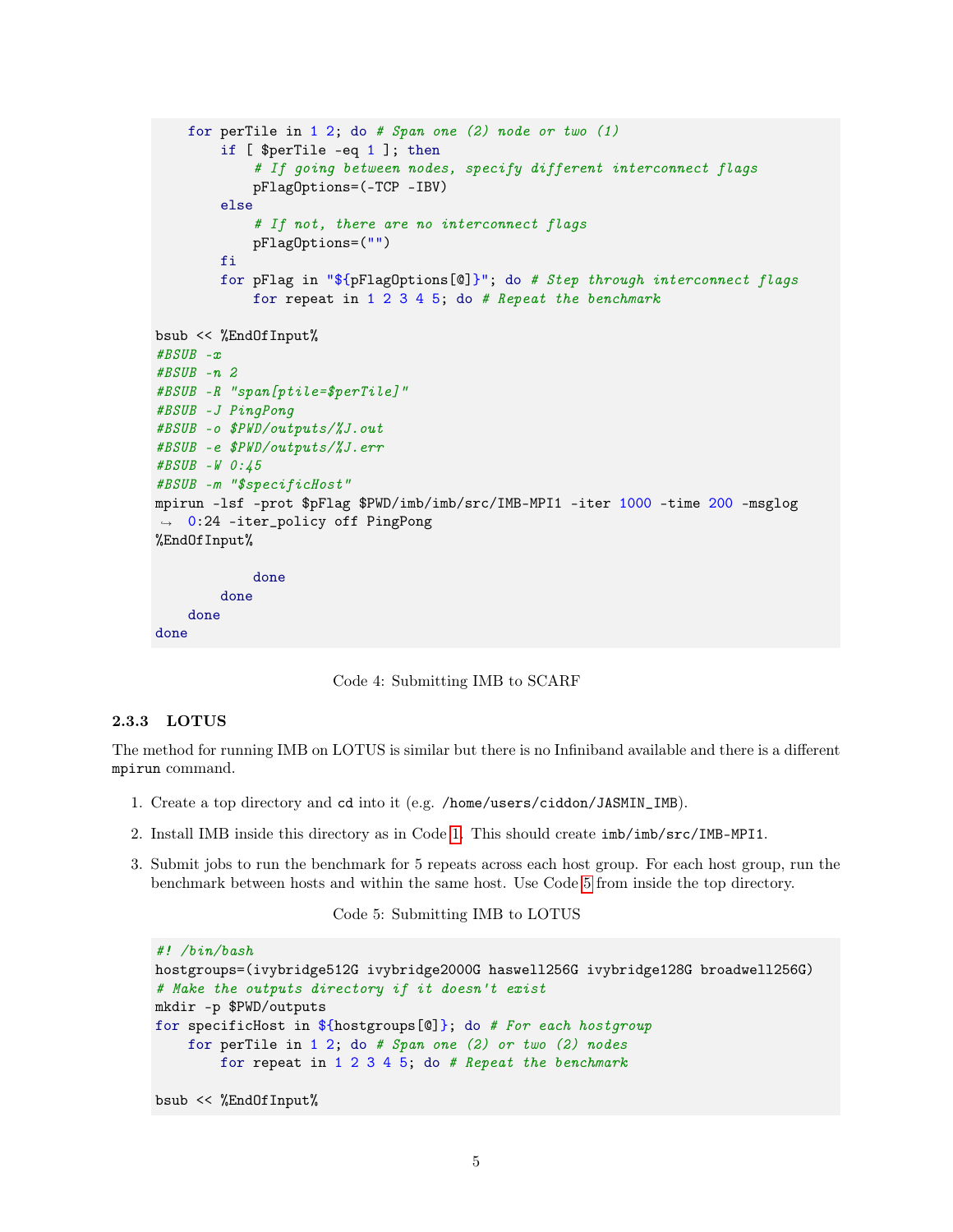```
#BSUB -x
#BSUB -q par-multi
#BSUB -n 2
#BSUB -R "span[ptile=$perTile]"
#BSUB -J PingPong
#BSUB -o $PWD/outputs/%J.out
#BSUB -e $PWD/outputs/%J.err
#BSUB -W 0:45
#BSUB -m "$specificHost"
mpirun.lotus -prot $PWD/imb/imb/src/IMB-MPI1 -iter 1000 -time 200 -msglog 0:24
,→ -iter_policy off PingPong
%EndOfInput%
        done
    done
done
```
#### <span id="page-7-0"></span>2.3.4 Cloud

#! /bin/bash

Two virtual machines are required to run IMB. The main VM (where the job is initialised from) must have at least two cores.

Using <http://mimic.gridpp.rl.ac.uk/>, under Cloud -> Open Nebula, find the VMs and ensure that they are on different hypervisors (by clicking for more information).

- 1. Install IMB in the home directory of both VMs and setup SSH as in section [2.2.1.](#page-4-1)
- 2. Create a top directory on the main VM eg /home/tan49775/Cloud\_IMB.
- 3. Create a script (Code [6\)](#page-7-1) in this top directory which will run a repeat of the benchmark each time it is called, incrementing a count file to keep track of the number of repeats. The script ensures the benchmark is run 30 times within the same host and then 30 times between the two VMs. Use a different HOME\_DIR, START\_DIR and host address.

<span id="page-7-1"></span>Code 6: The script to run IMB once on each call over cron

```
# Enable the module command
source /etc/profile.d/modules.sh
# Use the module command to set the mpi env
module load openmpi-1.10-x86_64
# Set up some variables
REPEATS_FOR_EACH=30
# Set HOME_DIR and START_DIR to the top directory
HOME_DIR=/home/tan49775 # should contain imb/imb/src.. and Cloud_IMB
START_DIR=$HOME_DIR/Cloud_IMB
COUNT=$START_DIR/count
```
# Make the output directory if needed mkdir -p \$START\_DIR/outputs

```
num=$(date +"%Y%m%d_%H%M%S")
```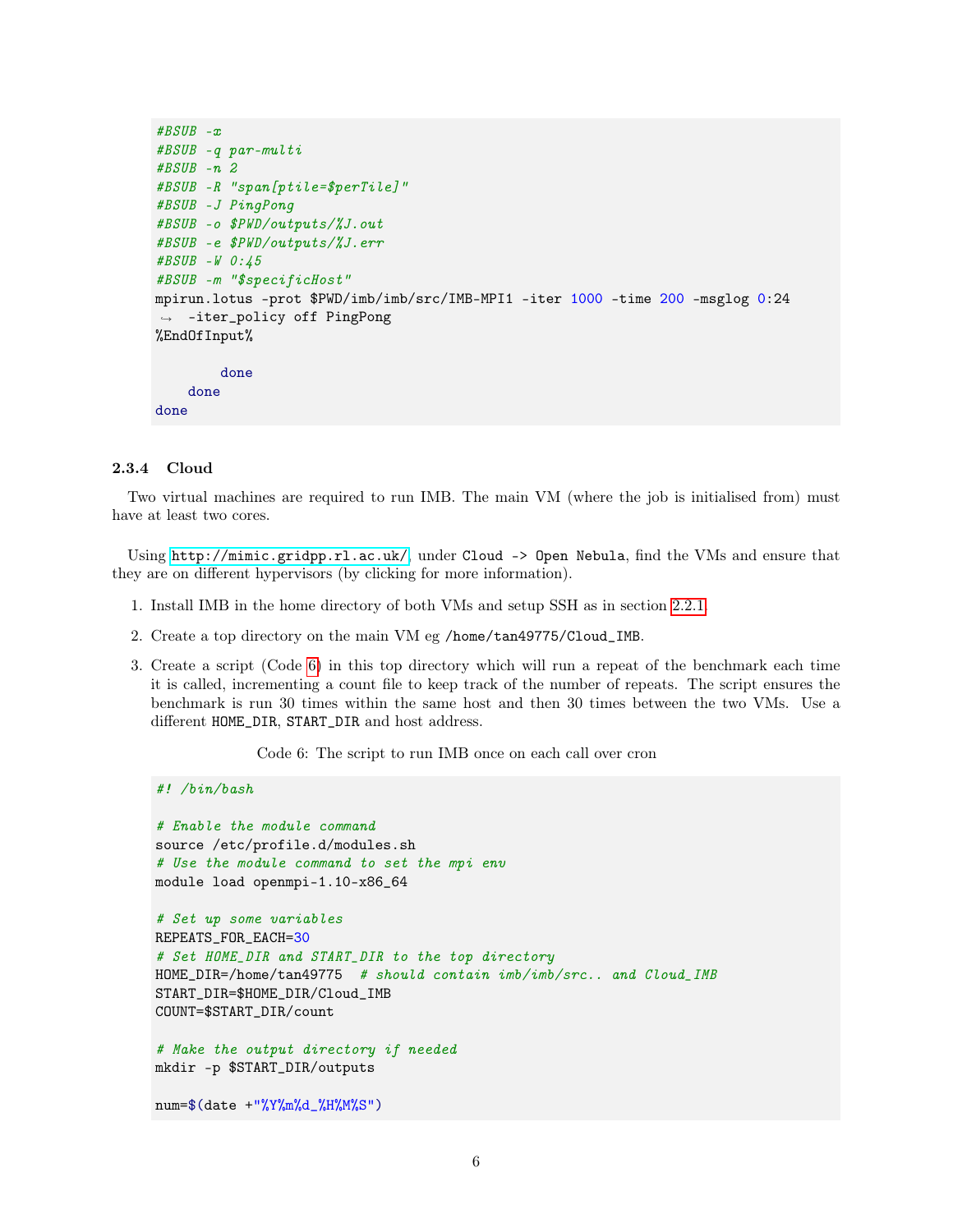```
outputFile=$START_DIR/outputs/$num.out
errorFile=$START_DIR/outputs/$num.err
# If the count file does not exist then initialise it
if [ ! -s $COUNT ]; then echo "1" > $COUNT; fi
# If done enough repeats of one host and two hosts then exit
if [$(cat $COUNT) -gt $((2 * $REPEATS_FOR_EACH)) ]; then exit 0; fi
# If done enough repeats for one host then use two hosts
if [ $(cat $COUNT) -gt $REPEATS_FOR_EACH ]; then
    echo "#HOSTS=2" > $outputFile
    # Edit the two host addresses here as necessary
    multiHostFlags="--prefix /usr/lib64/openmpi-1.10/ --map-by node --rank-by node
    ,→ --host vm275.nubes.stfc.ac.uk,vm15.nubes.stfc.ac.uk"
else # Otherwise only use this host
    echo "#HOSTS=1" > $outputFile
    multiHostFlags=""
fi
# Run the benchmark
mpirun -np 2 $multiHostFlags $HOME_DIR/imb/imb/src/IMB-MPI1 -iter 1000 -msglog 0:24
,→ -iter_policy off -time 200 PingPong 2> $errorFile >> $outputFile
# Increment the count file
echo $($(\cat $COUNT) + 1)) > $COUNT
```
4. Setup a crontab to run the script at 20 minute intervals.

 $05,25,45$  \* \* \* /home/tan49775/Cloud\_IMB/run\_IMB\_Cloud.sh

#### <span id="page-8-0"></span>2.3.5 Interpreting Results

The standard output from IMB is shown in Appendix [B.](#page-21-0) As explained in Section [2.1,](#page-3-5) latency is recorded from the first entry in the t[usec] column - where the message size is zero. Bandwidth is recorded from the Mbytes/sec column. The message sizes 1024B, 8192B and 32768B are focused on to give a range of results. Additionally, the maximum bandwidth achieved over all message sizes was recorded.

#### <span id="page-8-1"></span>2.4 Running HPL

Similarly to running IMB, shell scripts are used with cron or LSF for each setup to submit the necessary repeats and apply platform parameters.

#### <span id="page-8-2"></span>2.4.1 Configuration

HPL uses a configuration file to specify the problem size and the computational parameters (how to split the matrix and what functions to use). On execution, it looks in the working directory and reads from HPL.dat. The same configuration (Appendix [C\)](#page-22-0) was used in all tests so that the results can be compared.

The first parameter is the number of cores to use when running the benchmark. The Cloud has a limit of 5 cores per user (split across as many VMs) which specifies an upper bound. The parameters P and Q should be approximately equal and P multiplied by Q is the number of processors. To avoid P or Q being 1, 2 was chosen for both values giving a total of 4 cores. To balance across hosts, measurements were taken with four cores from the same node and with two cores on each node.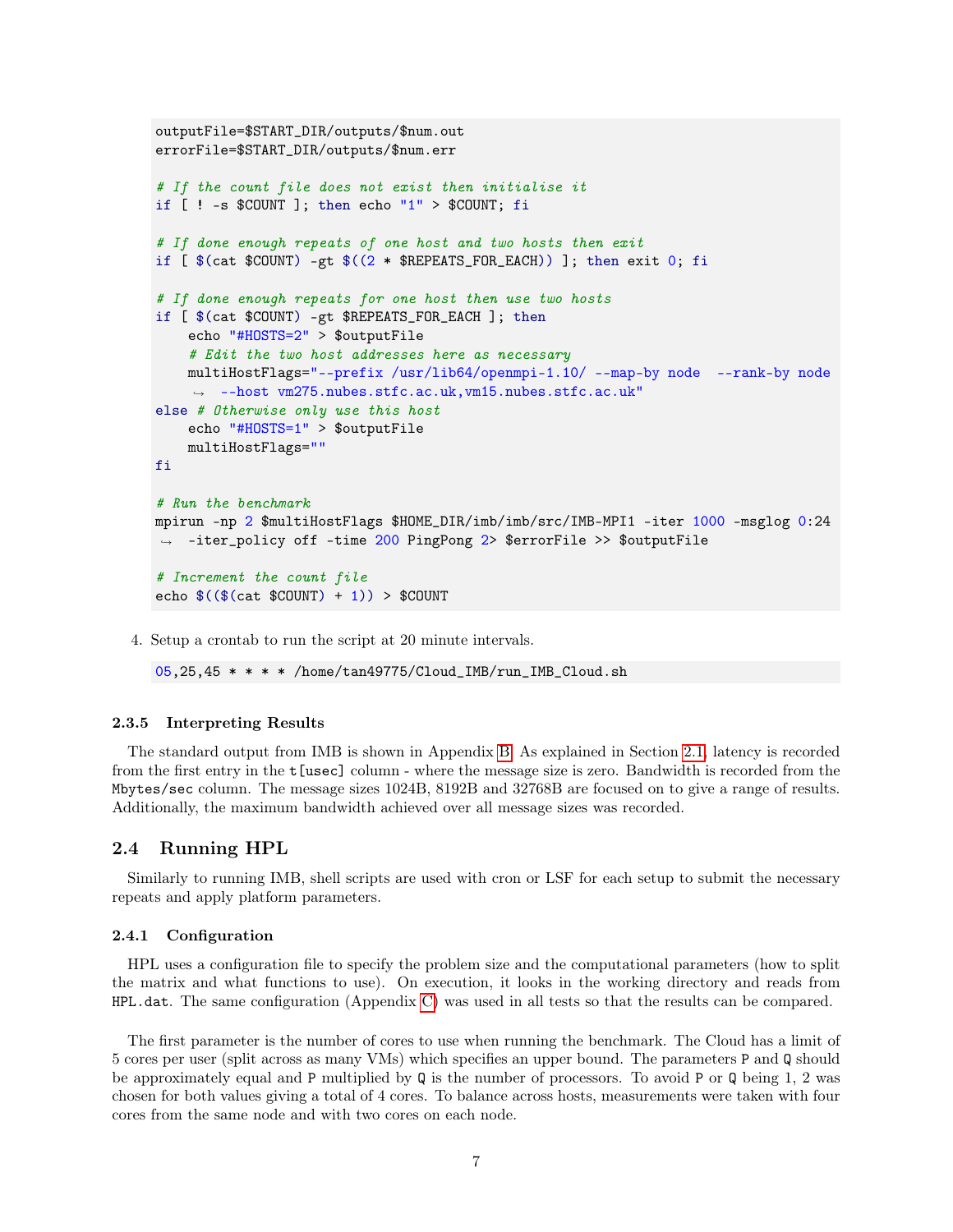Some initial tests were done across the infrastructures to choose a value of NB (the block size) that was reasonably well performing with respect to other values in the default interval [32, 256]. However, care was taken to avoid tuning this value to a particular system and these initial tests were only to confirm that it was not a poor choice for any setup. 180 was used.

The main parameter is 'problem size' (N) which is the side length of the matrix to be solved. According to [Petitet et al. [2016\]](#page-19-1), the largest size that will fit in memory is recommended. The Cloud limits users to 20GB of memory and each element in the matrix is a double precision float (8 bytes). This means that a total of  $2.5 \times 10^9$  elements can be used. Using the recommend 80% figure (to leave room for the OS), this gives a side length of around 44721. It is also beneficial to have a multiple of NB so 44640 was used.

Provided the same file is used for each test (to an extent) the content of this file is insignificant - it will still provide a comparison of parallel application performance. Where possible, advice in the 'FAQ' and 'tuning' sections of [Petitet et al. [2016\]](#page-19-1) was followed, using default or suggested values to attempt to remain neutral. Of course, it would be possible to tune this configuration for each setup and achieve some faster speeds but this would likely be at the expense of other setups and introduce a bias. Any case where there was no default value given is justified above.

#### <span id="page-9-0"></span>2.4.2 SCARF

- 1. Create a top directory (e.g. /home/cseg/scarf656/SCARF\_HPL) and cd into it.
- 2. Run bsub -m scarf10 "cp /apps/procspec/hpl/2.2/bin/Linux\_Intel64/xhpl ." to copy the SCARF10 precompiled HPL binary into this directory.
- 3. Copy in HPL.dat from Appendix [C.](#page-22-0)
- <span id="page-9-1"></span>4. Submit jobs to run the benchmark for five repeats across each host group. For each host group, run the benchmark between two hosts using TCP and Infiniband, and on the same host. Use Code [7](#page-9-1) from inside the top directory.

Code 7: Submitting HPL to SCARF

```
#! /bin/bash
hostgroups=(scarf10 scarf11 scarf12 scarf13 scarf14 scarf15 scarf16)
# Make the outputs directory if it doesn't exist
mkdir -p $PWD/outputs
for specificHost in ${hostgroups[@]}; do # For each hostgroup
    for perTile in 2 4; do # Span one (2) node or two (4)if [ $perTile -eq 2 ]; then
            # If going between nodes, specify different interconnect flags
            pFlagOptions=(-TCP -IBV)
        else
            # If not, there are no interconnect flags
            pFlagOptions=("")
        fi
            for pFlag in "${pFlagOptions[@]}"; do # Step through interconnect flags
            for repeat in 1\ 2\ 3\ 4\ 5; do # repeat the benchmark
bsub << %EndOfInput%
#BSUB -x
\#BSUB - n \quad 4#BSUB -R "span[ptile=$perTile]"
#BSUB -J HPL
#BSUB -o $PWD/outputs/%J.out
```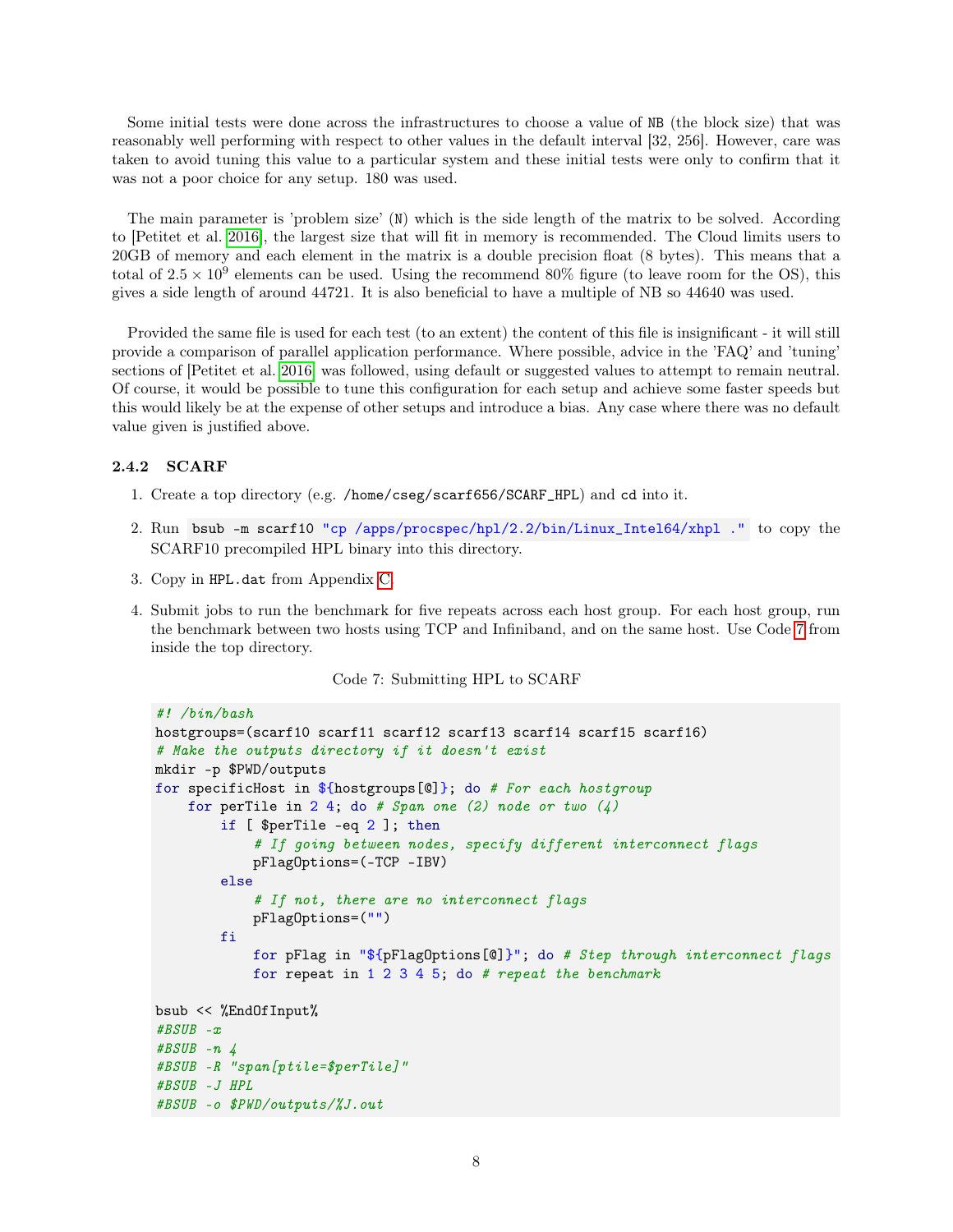```
#BSUB -e $PWD/outputs/%J.err
#BSUB -W 1:00
#BSUB -m "$specificHost"
module load intel/15.3
module load intel/mkl/11.3.1.150
mpirun -lsf -prot $pFlag $PWD/xhpl
%EndOfInput%
            done
        done
    done
done
```
#### <span id="page-10-0"></span>2.4.3 LOTUS

HPL requires a linear algebra library to run. On SCARF and LOTUS, this in Intel's MKL. The environment for this is set up using the module load command and on SCARF, this is passed to the other processes using system daemons. On LOTUS, MPI is configured to run over SSH meaning that each new process has a different environment. For this reason, it is necessary to pass the LD\_LIBRARY\_PATH environment variable in the mpirun.lotus command (see Code [8\)](#page-10-1).

- 1. Create a top directory (e.g. /home/users/ciddon/JASMIN\_HPL) and cd into it.
- 2. Copy in HPL.dat from Appendix [C.](#page-22-0)
- <span id="page-10-1"></span>3. Submit jobs to run the benchmark for five repeats across each host group. For each host group, run the benchmark between two hosts and on the same host. Use Code [8](#page-10-1) from inside the top directory.

Code 8: Submitting HPL to LOTUS

```
#! /bin/bash
hostgroups=(ivybridge512G ivybridge2000G haswell256G ivybridge128G broadwell256G)
# Make the outputs directory if it doesn't exist
mkdir -p $PWD/outputs
for specificHost in ${hostgroups[@]}; do # For each hostgroup
    for perTile in 2\,4; do # Span one (4) or two (2) nodes
        for repeat in 1\ 2\ 3\ 4\ 5; do # Repeat the benchmark
bsub << %EndOfInput%
#BSUB -x
#BSUB -q par-multi
#BSUB -n 4
#BSUB -R "span[ptile=$perTile]"
#BSUB -J HPL
#BSUB -o $PWD/outputs/%J.out
#BSUB -e $PWD/outputs/%J.err
#BSUB -W 1:00
#BSUB -m "$specificHost"
. /etc/profile.modules
module load intel/15.1
module load intel/mkl/11.3.1.150
mpirun.lotus -e LD_LIBRARY_PATH=\$LD_LIBRARY_PATH -prot
,→ /apps/src/hpl/hpl-2.2/bin/Linux_Intel64/xhpl
%EndOfInput%
```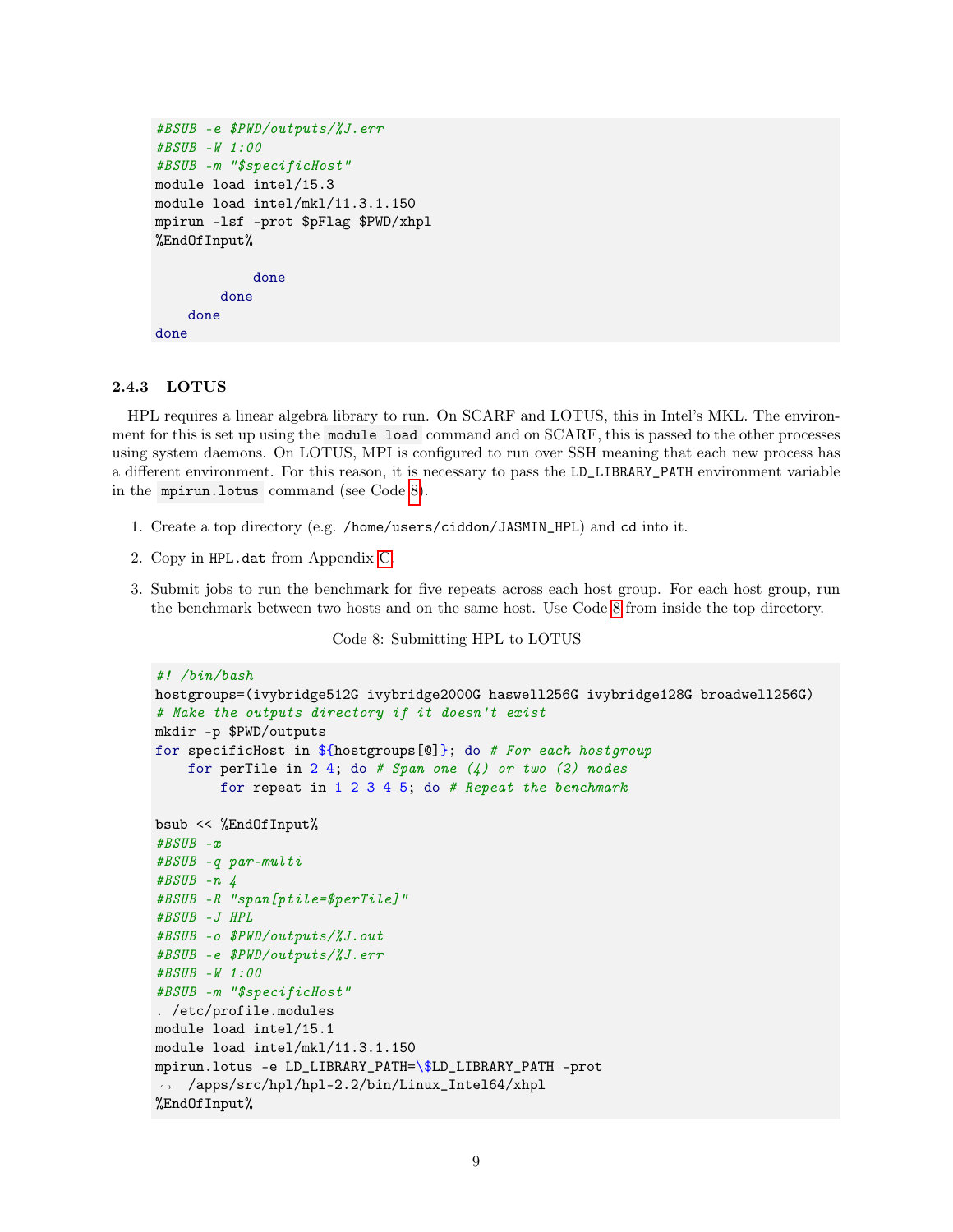```
done
    done
done
```
#### <span id="page-11-0"></span>2.4.4 Cloud

The Cloud limits total memory per user to 20GB. All this is required for each test so run them over two VMs (2CPUs and 10GB RAM each) and then install a single VM (4 CPUs and 20GB RAM) to run the individual tests.

Use <http://mimic.gridpp.rl.ac.uk/> (like when running IMB) to check that then VMs are on different hypervisors.

- <span id="page-11-2"></span>1. Install HPL in the home direction of both VMs using Code [1](#page-4-2)
- 2. Create a top directory under the main VM eg /home/tan49775/Cloud\_HPL.
- 3. Copy in the HPL.dat from Appendix [C.](#page-22-0)
- <span id="page-11-1"></span>4. Create a script (Code [9\)](#page-11-1) in the top directory which will run a repeat of the benchmark each time it is called for 30 repeats. Code [9](#page-11-1) runs the benchmark over two nodes (see step [7](#page-12-4) for how to adapt for one node). Use different HOME\_DIR, START\_DIR and host addresses.

Code 9: The script to run HPL over two nodes once on each call by cron

```
#! /bin/bash
source /etc/profile.d/modules.sh
module load openmpi-1.10-x86_64
REPEATS=30
HOME_DIR=/home/tan49775 # should contain hpl-2.2 and Cloud_HPL
START_DIR=$HOME_DIR/Cloud_HPL
COUNT=$START_DIR/count
# Make the output directory if needed
mkdir -p $START_DIR/outputs
cd $START_DIR
num=\$(date +"\%Y\%m\%d _\#H\%M\%S")outputFile=$START_DIR/outputs/$num.out
errorFile=$START_DIR/outputs/$num.err
# If the count file does not exist then initialise it
if [ ! -s $COUNT ]; then echo "1" > $COUNT; fi
# If done enough repeats then exit
if [ $(cat $COUNT) -gt $REPEATS ]; then exit 0; fi
# Run the benchmark
mpirun -np 4 --prefix /usr/lib64/openmpi-1.10/ --map-by node --rank-by node --host
 \rightarrow vm275.nubes.stfc.ac.uk, vm15.nubes.stfc.ac.uk
```
→ \$HOME\_DIR/hpl-2.2/bin/Linux\_SL6\_Intel64/xhpl 2> \$errorFile >> \$outputFile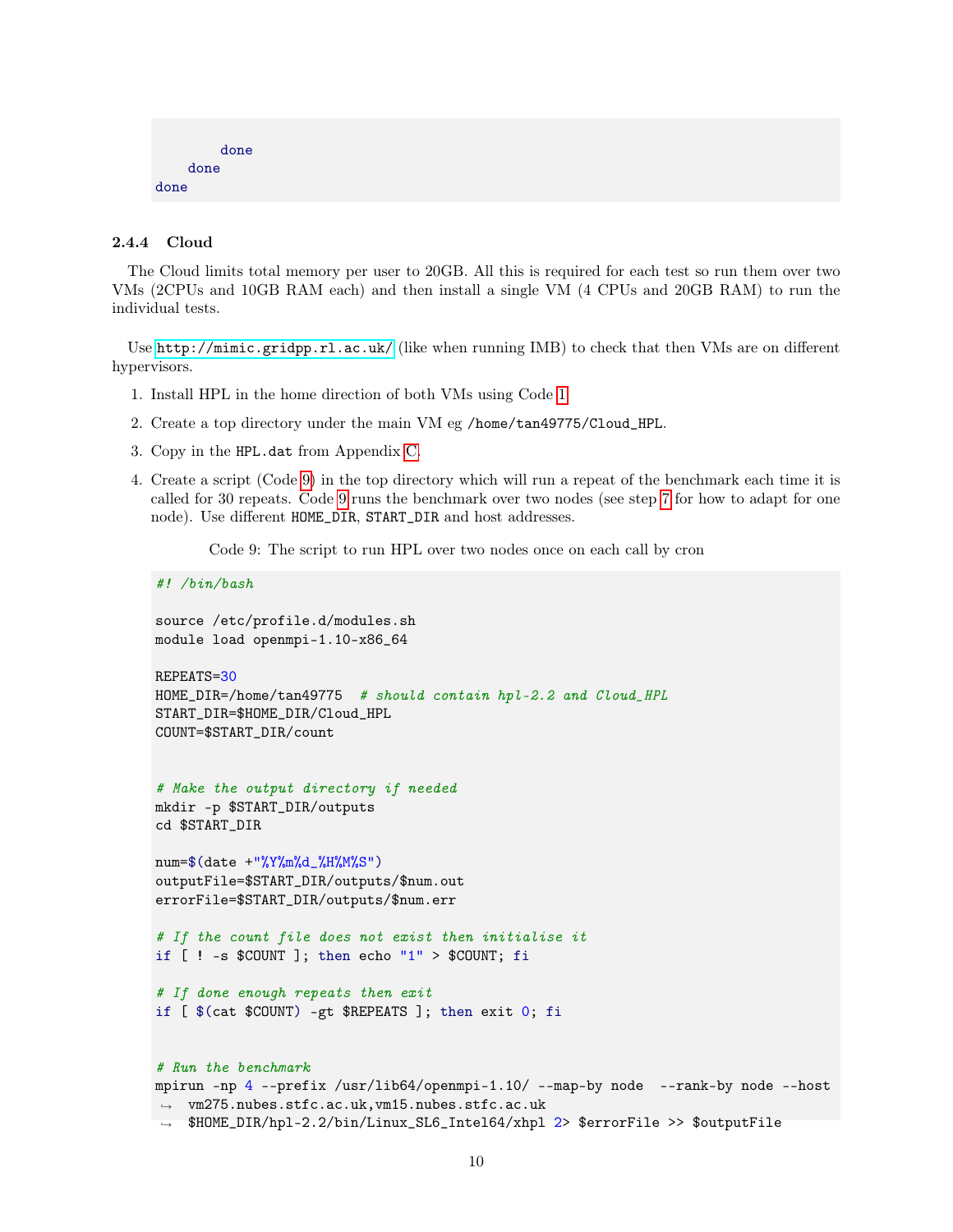```
# Increment the count file
echo $($(\$ (cat $COUNT) + 1)) > $COUNT
```
<span id="page-12-5"></span>5. Setup a crontab to run the script at 50 minute intervals.

50 \* \* \* \* /home/tan49775/Cloud\_HPL/run\_HPL\_Cloud\_2Nodes.sh

- 6. Copy the output files off the machine and install a new single VM with 4CPUs and 20GB of RAM.
- <span id="page-12-4"></span>7. Repeat steps [1](#page-11-2) to [5](#page-12-5) above, removing the flags causing it to run over two nodes.

```
--prefix /usr/lib64/openmpi-1.10/ --map-by node --rank-by node --host
,→ vm275.nubes.stfc.ac.uk,vm15.nubes.stfc.ac.uk
```
#### <span id="page-12-0"></span>2.4.5 Interpreting Results

Appendix [D](#page-23-0) contains an example output from one run of HPL. The result of this benchmark is the final value for 'Gflops' (3.297e+01 in this case).

## <span id="page-12-1"></span>3 Results

The data was parsed from the raw output files. This section presents the results and explains any adaptions to the method after the initial results.

Note that some LOTUS benchmarks were submitted to LSF differently. For all jobs on 'ivybridge2000G' and three HPL runs on 'ivybridge512G' over two hosts, the jobs were waiting for weeks without being run. Instead, a host reservation was used - removing the -m parameter and adding a -U . The different bsub parameters should have had no effect on the results as they only define how the job is submitted - all benchmarks were run exclusively.

#### <span id="page-12-2"></span>3.1 IMB

#### <span id="page-12-3"></span>3.1.1 SHM first look and adaptions to method

After looking at the results, SHM was further divided by CPU mapping where possible (SCARF and LOTUS).

Figure [1](#page-13-0) shows the initial results for IMB over SCARF and LOTUS using SHM. Each colour represents a different host group and each line an individual repeat. For each host group, there are two distinct paths rather than one. For example, scarf11 has a bandwidth of roughly 8300 MB s<sup>-1</sup> for two repeats but roughly  $5200 \text{ MB s}^{-1}$  for the other three at  $2^{18}B$ . Occasionally (as seen in scarf14 at  $2^{17}B$ ) a repeat will begin on the higher path and drop down to the lower. A likely explanation is the multiple physical CPUs included in each host. The allocation is not set, allowing an SHM job to run with two processes on one CPU or with one process on each. It may be possible for a job to move from one CPU to two CPUs or vice versa which would lead to the switching behavior in Figure [1.](#page-13-0)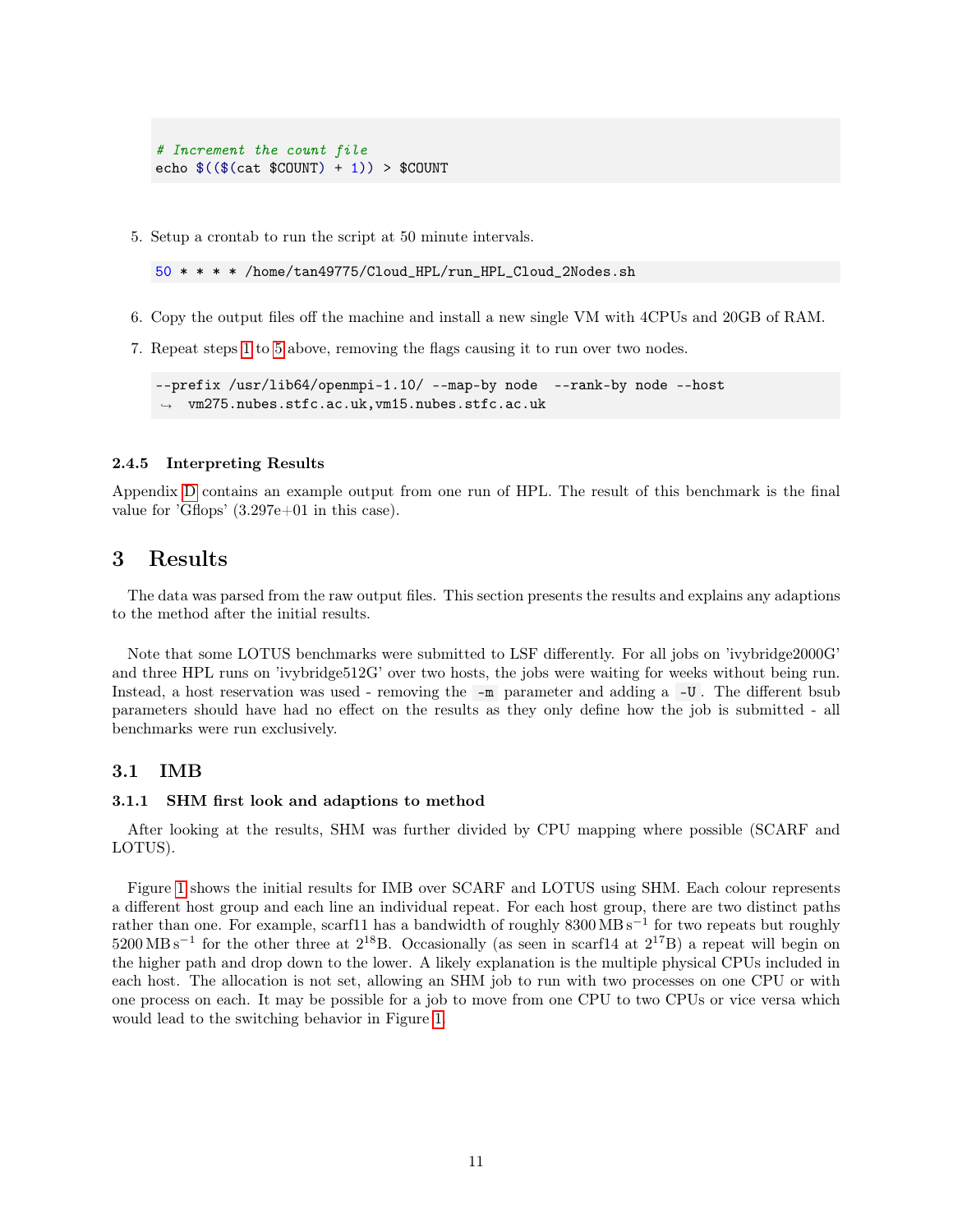<span id="page-13-0"></span>

Figure 1: Before specifying CPUs

To eliminate this variation and to test if this is actually the cause, the tests were repeated over SHM for SCARF and LOTUS, specifically mapping to one or two CPUs. For one CPU, numactl --cpunodebind=0 - was passed to mpirun and -cpu\_bind=MAP\_CPU:0,15 for two. Figure [2](#page-13-1) shows the new results. The distinct paths in Figure [1](#page-13-0) are grouped by the CPU mapping and there is no longer a switch from one path to another.

<span id="page-13-1"></span>

Figure 2: After specifying CPU mapping (given after the host group).

On the Cloud (Figure [3\)](#page-14-1) there is also a potential split between using one or two CPUs; the 11:25 and 13:05 runs on 2017-03-22 are considerably slower than the other runs. Unlike SCARF and LOTUS, there is no way to specify CPU mapping so this can't be tested further. The larger number of repeats should ensure results representative of normal Cloud usage.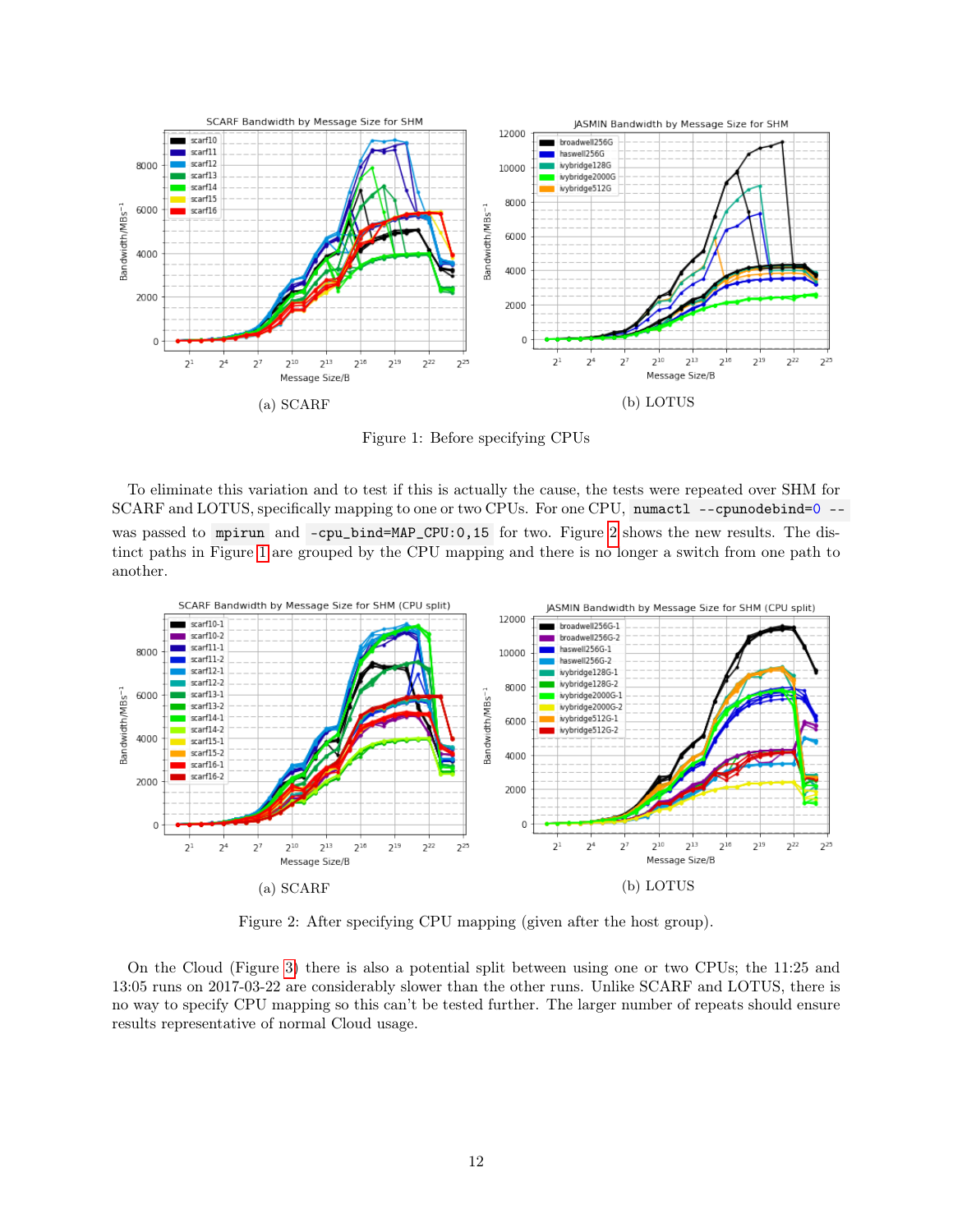

<span id="page-14-1"></span>Figure 3: Cloud - unable to specify CPU mapping

#### <span id="page-14-0"></span>3.1.2 Comparison of Latency

The results are compared by method of communication and then by improvements in hardware. The data (Appendix [E\)](#page-24-0) is presented as a log plot in Figure [4.](#page-14-2)

<span id="page-14-2"></span>

Figure 4: Comparison of latencies over different infrastructures and interconnects. The mean of the repeats for each combination is shown along with error bars for the range of repeats. After the adaptions in Section [3.1.1,](#page-12-3) SHM is split into SHM-1 and SHM-2 by the number of CPUs used. On the Cloud, there is no difference between these as the CPU mapping could not be specified and is unknown.

Latency is mainly affected by the method of communication. Even ignoring the impact of host group, there is a clear ranking: SHM-1, SHM-2, IBV then TCP. As the processes span more interfaces - between nodes rather than within nodes - latency rises. SHM-1 has the lowest latency, perhaps taking advantage of a shared L3 cache and RAM - allowing each process to directly access the MPI shared buffer. With SHM-2, the distinct CPUs have separate L3 caches and rely on 'QuickPath Interconnect' to access memory allocated to the other processor [Intel [2009\]](#page-19-2). Establishing the buffer over this additional protocol will add an extra overhead, explaining the greater latency. Similarly, inter-node communication over TCP/IBV adds another layer of protocols and hardware (e.g. switches, network cards), increasing the time to establish a connection. On SCARF (where direct comparison is possible) IBV is lower latency than TCP. This is also the case when comparing with LOTUS; SCARF's highest average latency for a host group over IBV (scarf13 at 6.55 µs) is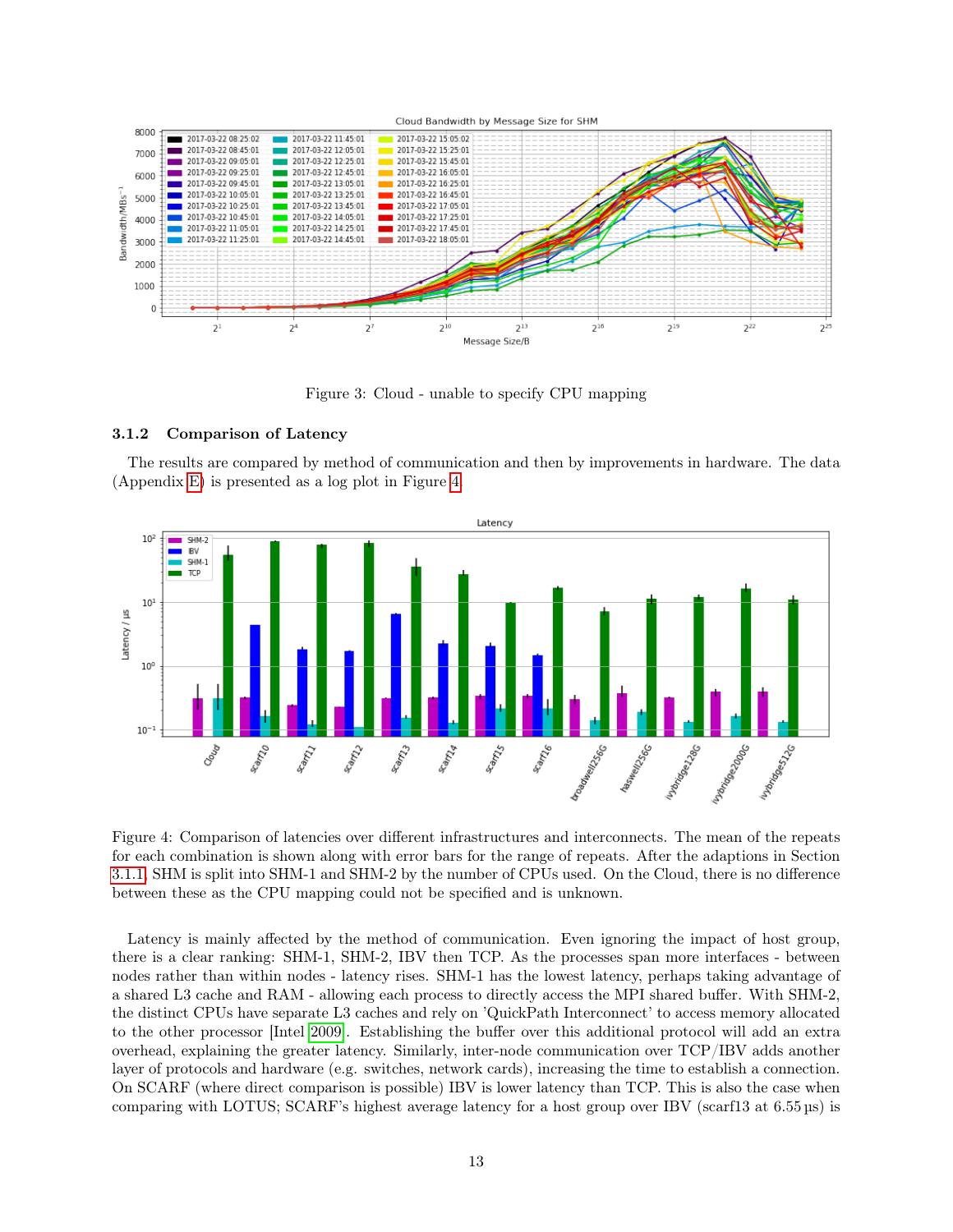smaller than LOTUS's lowest over TCP (broadwell256G at 7.17 us).

The effect of newer hardware is less clear. Over TCP, SCARF latencies broadly reduce as hardware improves from scarf10 to scarf16. Certainly scarf15's 9.70 µs is better than 89.49 µs for scarf10. While there was a move from 1Gb to 10Gb Ethernet between scarf14 and scarf15, this can only be part of the explanation because scarf13 and scarf14 also show significantly lower latency than scarf10 with the same Ethernet hardware. The latency results for LOTUS do not depend as significantly on host group with all performing similarly although the newer Broadwell host group (7.17 µs) is lower than the Haswell and Ivybridge host groups (11.05, 11.99 and 10.89 µs respectively).

Despite improvements in hardware, the latency results for IBV and SHM remain mainly constant. Most IBV results are around 2 µs with scarf10 (4.38 µs) slightly higher. This is perhaps due to older DDR Infiniband (although the similar upgrade from QDR to FDR after scarf14 did not have a noticeable effect). The results show better hardware having minimal effect on latency inside the node with all SCARF/LOTUS host groups at roughly 0.15 µs for SHM-1 and 0.32 µs for SHM-2.

The scarf13 IBV results are significantly higher than the others. To check for an error, the tests were additionally repeated ten times to check a wider variety of hosts but the new results agreed (mean latency 6.36 µs).

The Cloud manages to compete with some of the older SCARF hosts (10, 11, 12) over TCP. Without knowing the CPU mapping, it has similar results to the other systems  $(0.31 \,\mu s)$  between two CPUs.

#### <span id="page-15-0"></span>3.1.3 Comparison of Bandwidth

The results for bandwidth are compared by method of communication and hardware. They are presented for three set message sizes and the maximum in Figure [5](#page-17-1) (data in Appendix [F\)](#page-24-1). As the message size increases, the bandwidth increases because the constant setup time accounts for a smaller proportion of the total time taken.

Across these message sizes, the ranking is mainly the same as latency: SHM-1, SHM-2, IBV and then TCP. The reason is probably similar; the fastest data rates are achieved at close proximity to the CPU where data can be accessed over many lanes in parallel.

The benefit of improvements in hardware is clearer here than with latency. The TCP results for 10Gb Ethernet (scarf15, scarf16 and all of LOTUS) have roughly ten times the throughput as those with only 1Gb Ethernet. At max bandwidth, they both approach their specification  $(1250 \text{ MB s}^{-1} / 125 \text{ MB s}^{-1})$ , indicating that they are a bottleneck. Over IBV, DDR on scarf10 is consistently the slowest. The benefit of FDR (used after scarf14) over QDR is clear when looking at the max bandwidth achieved (FDR greater than  $5500 \text{ MB s}^{-1}$  with QDR less than  $3500 \text{ MB s}^{-1}$ .

Across all message sizes, the SHM values are similar regardless of host group, suggesting that the newer hardware has not improved bandwidth for intra-node communication.

On scarf15/16, the max bandwidth results place IBV and SHM-2 slightly faster than SHM-1. For example, scarf15 had  $5145.80 \text{ MB s}^{-1}$ ,  $5876.91 \text{ MB s}^{-1}$  and  $5670.07 \text{ MB s}^{-1}$  for SHM-1, SHM-2, and IBV respectively. Comparing with the similar haswell256G hosts, it is SHM-1 (7683.80 MB s<sup>-1</sup>) which stands out as the outlier. The explanation for this is an open question - the range of values over the repeats was small  $(51.39 \text{ MB s}^{-1})$ for scarf15) and at least three different hosts were used suggesting that there is an underlying cause of this rather than a single error.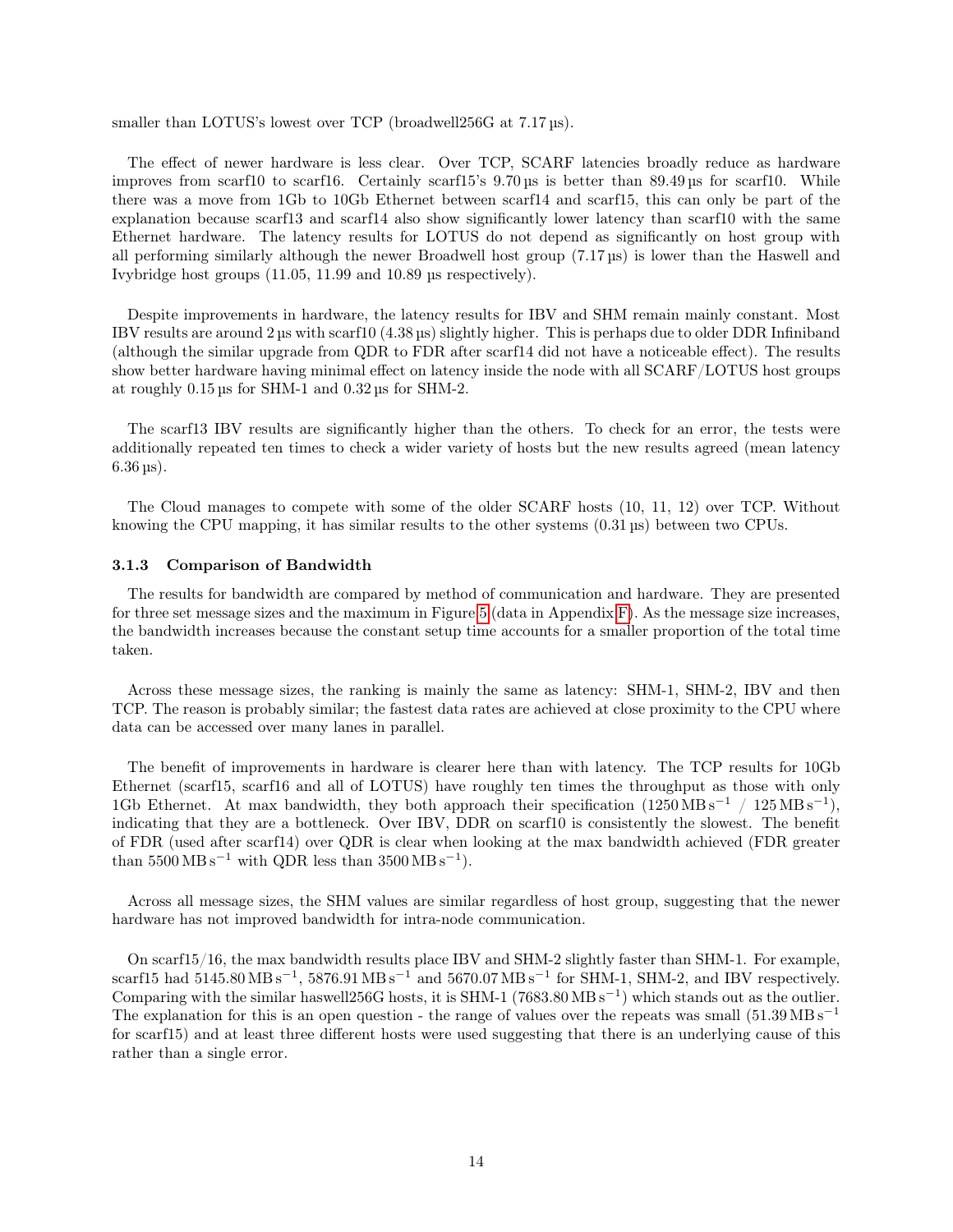The Cloud outperforms the 1Gb Ethernet but cannot compete with 10Gb Ethernet or IBV. Ignoring scarf14 for the 1024 B messages (where it came close), the Cloud had a significantly higher bandwidth than the 1Gb Ethernet hosts. For 32 768 B messages,  $184.26 \text{ MB s}^{-1}$  is over three times as fast scarf14's 56.77 MB s<sup>-1</sup> but still slower than 311.79 MB s<sup>-1</sup> (the lowest result accross IBV and 10Gb Ethernet).



(b) 8192B messages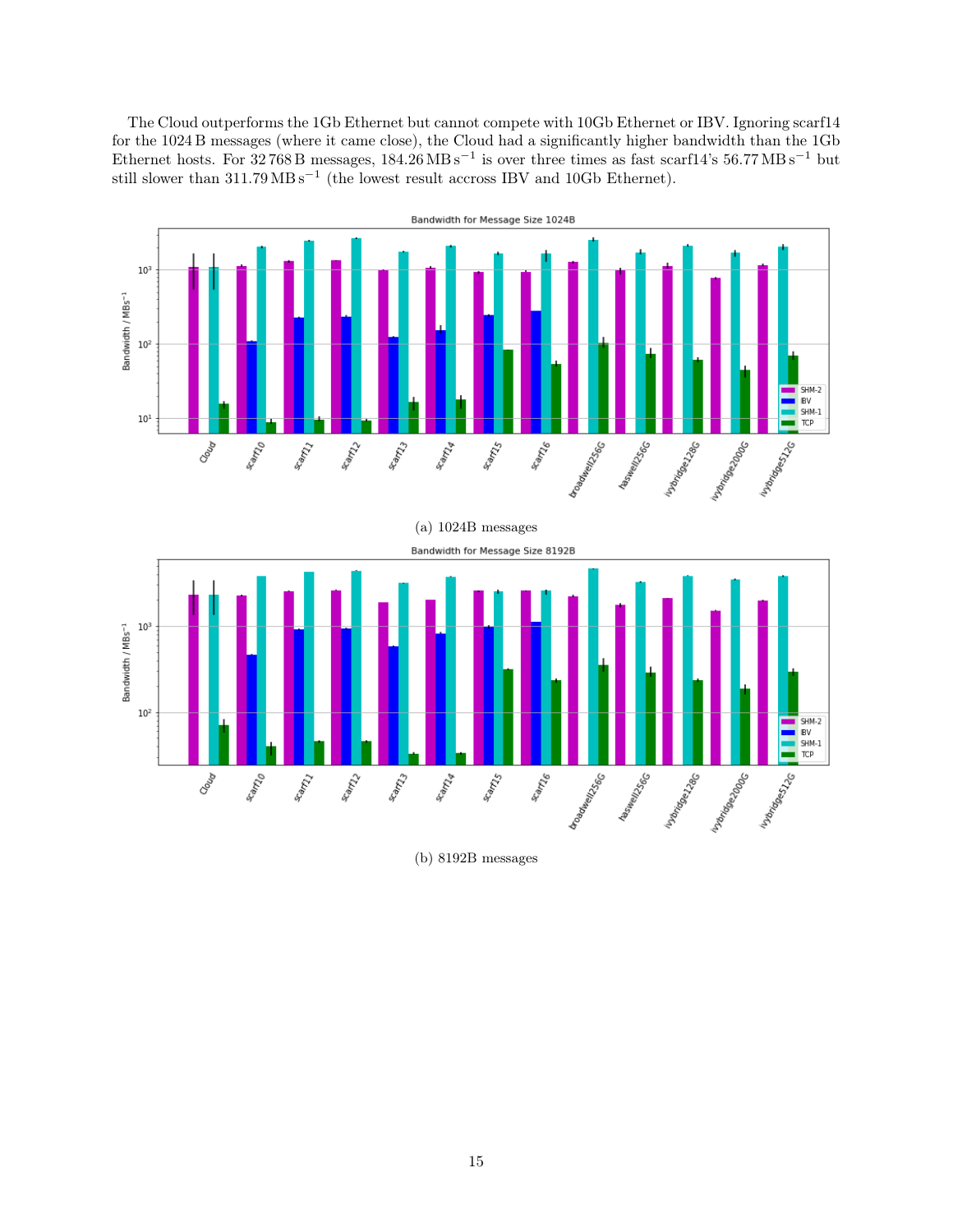<span id="page-17-1"></span>

(d) Max bandwidth over all message sizes

Figure 5: Comparison of bandwidths between host groups and protocols at different message sizes. Each bar shows the mean over the repeats with the range bars showing the range of repeats.

#### <span id="page-17-0"></span>3.2 HPL

The results for the HPL benchmarks are compared for the same choices. They are displayed in Figure [6](#page-18-1) from the data in Appendix [G.](#page-26-0)

As with latency and bandwidth, the same ranking broadly applies for application performance: SHM, IBV then TCP. Although the results are much closer, TCP is 4% lower than SHM on average while IBV is 0.2%. TCP performs much better on LOTUS than SCARF where results are comparable to SHM on all but the niche ivybridge2000G. The slightly lower FLOPS for inter-host communication is likely due to TCP and IBV's lower bandwidth and higher latency relative to SHM. Causing communications to take longer, this would have stalled the benchmark while it was waiting to transfer matrix elements.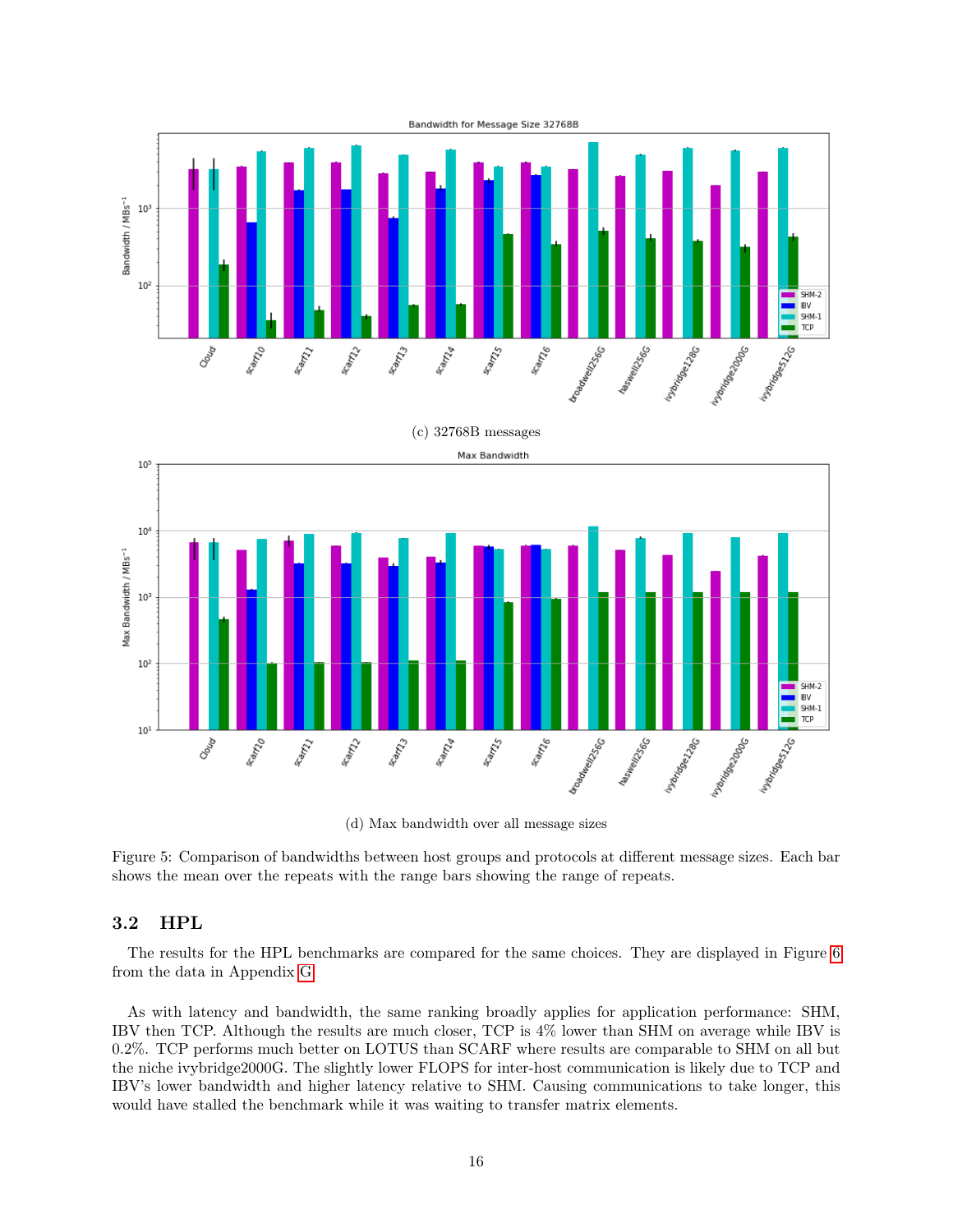<span id="page-18-1"></span>

Figure 6: Comparison of the application performance for different options as measured by HPL. The range over the repeats was small so after the initial IMB results, the experiment was not repeated splitting SHM-1 and SHM-2. The units are GFLOPS which refer to billion floating point operations per second.

Despite the interconnect ranking, Figure [6](#page-18-1) shows that to maximise application performance, choosing a faster CPU (e.g. Broadwell rather than Haswell) should be prioritised over interconnect as every TCP result is greater than the SHM results for the previous generations. There is a greater than linear increase in performance as the SCARF hardware iterates from 2010 to 2015/16 (roughly 35 to 130 GFLOPS). The results for LOTUS's Ivybridge and Haswell agree with their SCARF equivalents (scarf14 and scarf15/16 respectively) and the Broadwell host group achieves the highest results at over 185 GFLOPS for both TCP and SHM.

Although the results suggest that the Broadwell host group performed better over TCP than SHM, it is possible that the five SHM repeats were under representative. This could be the result of an external factor, perhaps interference from a busy host operating system. Given that the ranges do overlap, this is not a large cause for concern.

The Cloud was the worst performing in this test. With 33.01 GFLOPS over SHM, it was over 2 behind the next host group. As the other results have shown, this benchmark depends largely on CPU. One reason could be the virtualisation of CPUs which adds an additional overhead that is likely to slow the application down. Although the cloud allocates two virtual CPUs to a physical CPU, this would only throttle the application if more than half of the allocated virtual CPUs were active at a given time and there was competition for execution. From looking at monitoring, for at least some of the tests, there was not a high load on the hypervisor. Given that the range of results for SHM is low, I would suggest that this wasn't an issue for SHM. However, coupled with network interference from other users, this could be a reason for the large range of results for the Cloud over TCP.

## <span id="page-18-0"></span>4 Conclusion

Two benchmarks (IMB and HPL) were run over different options for SCARF, LOTUS and the Cloud to measure latency, bandwidth and parallel application performance. Both benchmarks were run between cores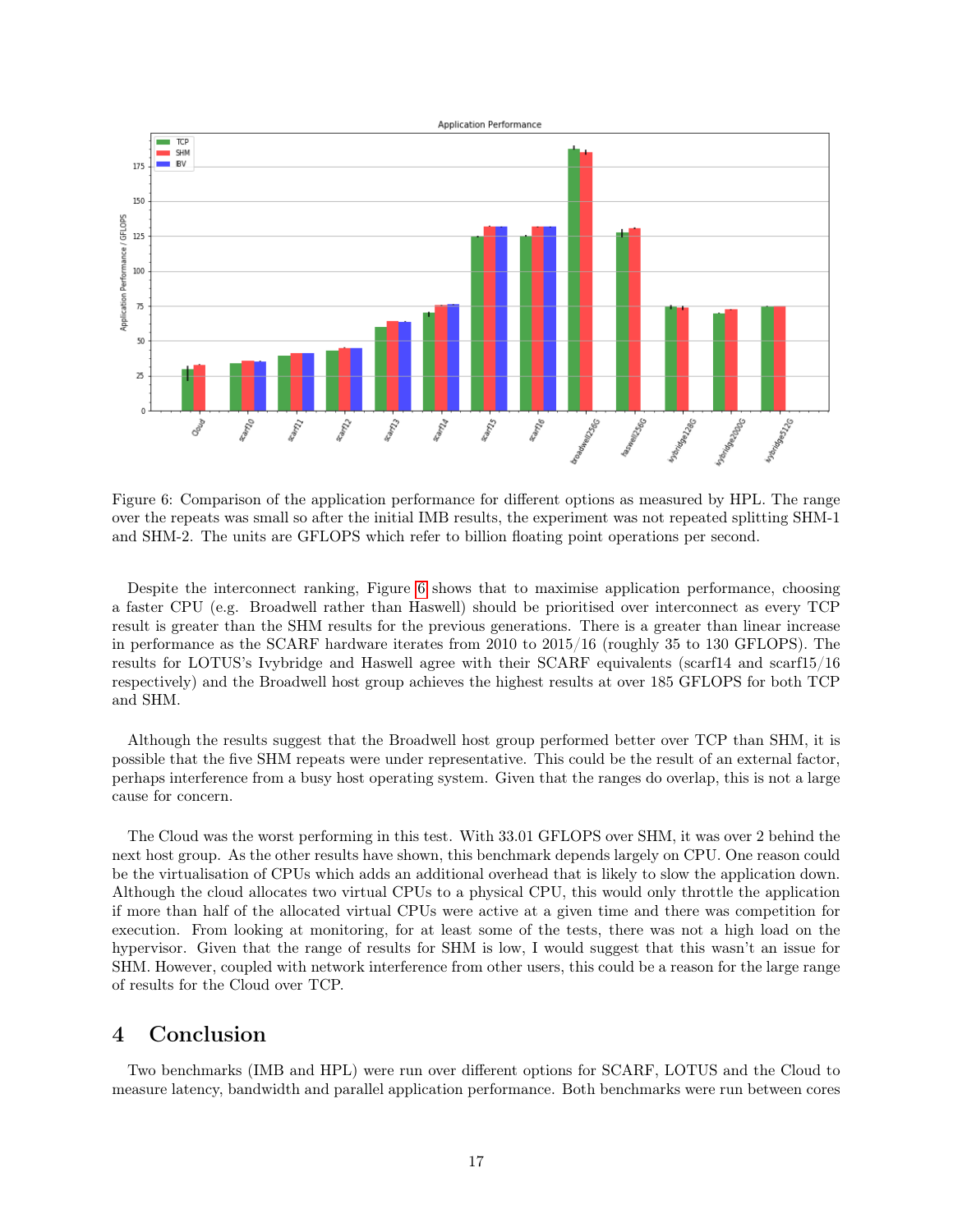on the same host (initially over SHM) and between cores on separate hosts (using TCP and IBV on SCARF). The IMB results for SHM were later split into SHM-1 and SHM-2 spanning either one or two CPUs.

The results for all three benchmarks established the expected ranking between the methods of communication: SHM-1, SHM-2, IBV then TCP. This is in order of increasing latency or decreasing bandwidth and application performance. The difference in latency was orders of magnitude but particularly for larger message sizes and the latest version, IBV was comparable to SHM for bandwidth and application performance. Although the bandwidth for 10Gb Ethernet was reasonably far from SHM, it was also competitive when measuring application performance.

The impact of newer hardware on latency and bandwidth was varied. The move from 1Gb Ethernet to 10Gb Ethernet on SCARF reduced latency and increased bandwidth, especially on large message sizes. Similarly the move from DDR through QDR to FDR over IBV increased bandwidth. However this change didn't have a clear impact on latency. Also, newer processors did not seem to have a significant impact on latency or bandwidth over SHM-1 or SHM-2.

For application performance, newer processors were the key factor determining the results. However, it was notable that the inter-node communication (TCP on LOTUS and IBV on SCARF) achieved results similar to SHM which is promising for large scale parallel applications.

For bandwidth and latency, the Cloud performed close to SCARF and LOTUS over SHM (although closer to SHM-2 than SHM-1 without a CPU maping). Over TCP, it was competitive against SCARF's 1Gb Ethernet but was far behind TCP on LOTUS and IBV on SCARF. The parallel application performance was the lowest of all host groups, perhaps due to the virtualised CPUs.

## Sources

<span id="page-19-2"></span>Intel (2009). An Introduction to the Intel Quick Path Interconnect. url: [https://www.intel.com/content/](https://www.intel.com/content/dam/doc/white-paper/quick-path-interconnect-introduction-paper.pdf) [dam/doc/white-paper/quick-path-interconnect-introduction-paper.pdf](https://www.intel.com/content/dam/doc/white-paper/quick-path-interconnect-introduction-paper.pdf).

- <span id="page-19-0"></span>— (2016). PingPong, PingPongSpecificSource, PingPongAnySource. url: [https://software.intel.com/](https://software.intel.com/en-us/node/561902) [en-us/node/561902](https://software.intel.com/en-us/node/561902).
- <span id="page-19-1"></span>Petitet, Antoine et al. (2016). HPL - A Portable Implementation of the High-Performance Linpack Benchmark for Distributed-Memory Computers. URL: <http://www.netlib.org/benchmark/hpl/>.

Iddon, Callum (2017). The Repository for this Project. URL: <https://github.com/cal-id/SCD-Benchmark>.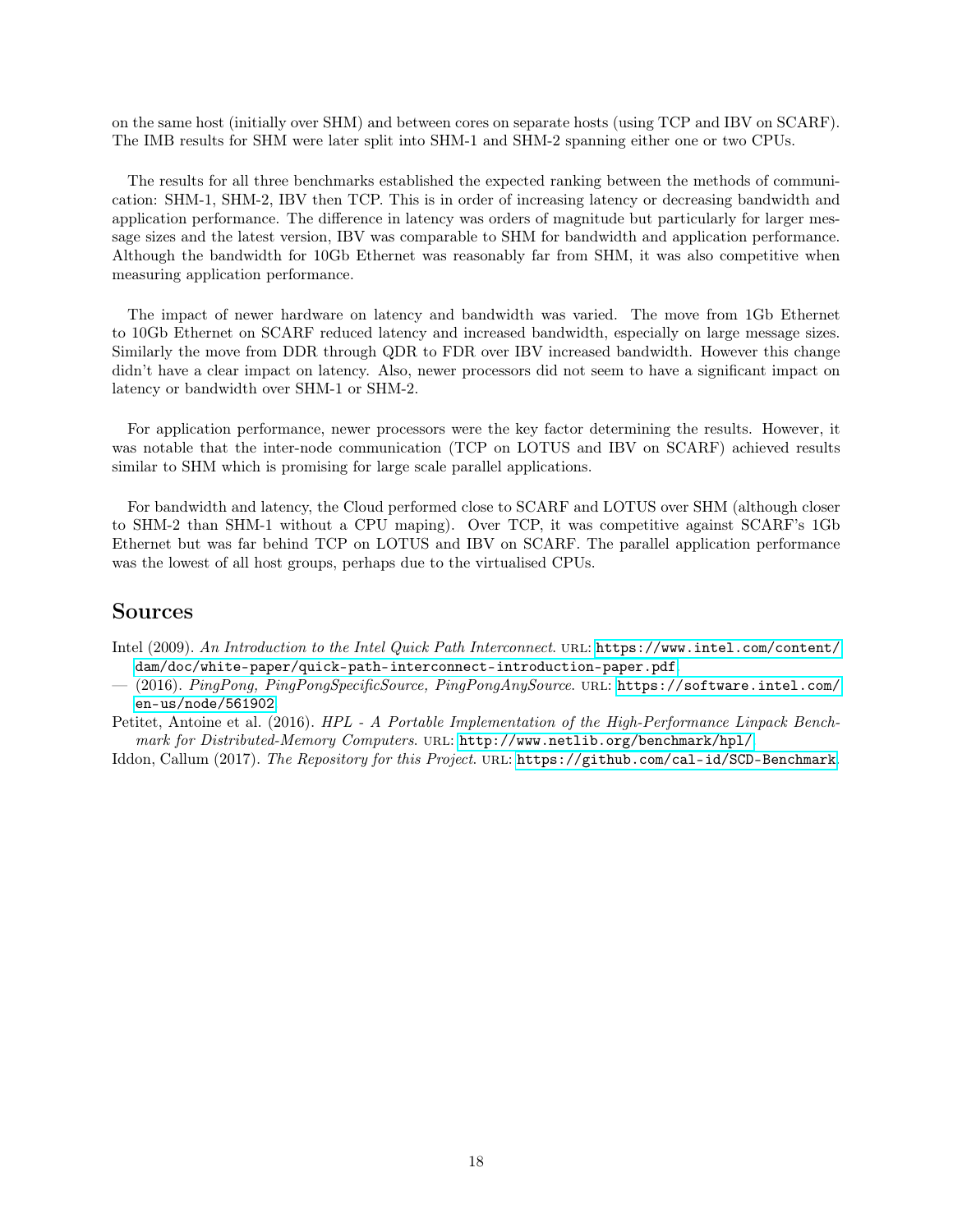# <span id="page-20-0"></span>Appendices

## <span id="page-20-1"></span>A HPL SL6 Makefile

The comments are removed but the format follows the example in the hpl-2.2.tar archive hpl-2.2/setup/Make.Linux\_Intel64. It should be saved as hpl-2.2/Make.Linux\_SL6\_Intel64.

Code 10: The HPL SL6 Makefile

| SHELL                   | $=$ /bin/sh                                                          |
|-------------------------|----------------------------------------------------------------------|
| CD                      | $= cd$                                                               |
| CP                      | $=$ cp                                                               |
| $LN_S$ = $ln -fs$       |                                                                      |
| MKDIR = $mkdir -p$      |                                                                      |
| RM                      | $=$ /bin/rm $-f$                                                     |
| $TOUCH$ = touch         |                                                                      |
| ARCH                    | $=$ Linux_SL6_Intel64                                                |
|                         | TOPdir = $$(HOME)/hpl-2.2$                                           |
|                         | $INCdir = $(TOPdir)/include$                                         |
|                         | BINdir = $$(TOPdir)/bin/$(ARCH)$                                     |
|                         | LIBdir = $$(TOPdir)/lib/\$(ARCH)$                                    |
|                         | $HPLlib = $(LIBdir)/libhpl.a]$                                       |
| MPdir = $/usr$          |                                                                      |
|                         | MPinc = $-I$ \$(MPdir)/include/openmpi-1.10-x86_64                   |
|                         | $MPlib = $(MPdir)/lib64/openmpi-1.10/lib/libmpi.so$                  |
|                         | LAinc $=$ /usr/include/openblas/                                     |
| LAlib                   | $=$ $/$ usr $/$ lib $64/$ libopenblas.so                             |
|                         | F2CDEFS = -DAdd__ -DF77_INTEGER=int -DStringSunStyle                 |
|                         | $HPL_INCLUDES = -I$(INCdir) -I$(INCdir)/$(ARCH) -I$(LAinc) $(MPinc)$ |
|                         | $HPL_LIBS$ = $$(HPLlib) $(LAlib) $(MPlib)$                           |
|                         | HPL_OPTS = -DHPL_DETAILED_TIMING -DHPL_PROGRESS_REPORT               |
| HPL_DEFS                | $=$ \$(F2CDEFS) \$(HPL_OPTS) \$(HPL_INCLUDES)                        |
| CC                      | $=$ mpicc                                                            |
| CCNOOPT $= $(HPL_DEFS)$ |                                                                      |
| $OMP_DEFS$ = -openmp    |                                                                      |
|                         | CCFLAGS = $$(HPL_DEFS) -03 -w -z$ noexecstack -z relro -z now -Wall  |
| LINKER                  | $=$ \$(CC)                                                           |
|                         | $LINKFLAGS = $(CCFLAGS) $(OMP_DEFS) -mt_mpi$                         |
| ARCHIVER                | $= ar$                                                               |
| $ARFLAGS = r$           |                                                                      |
| RANLIB                  | $=$ echo                                                             |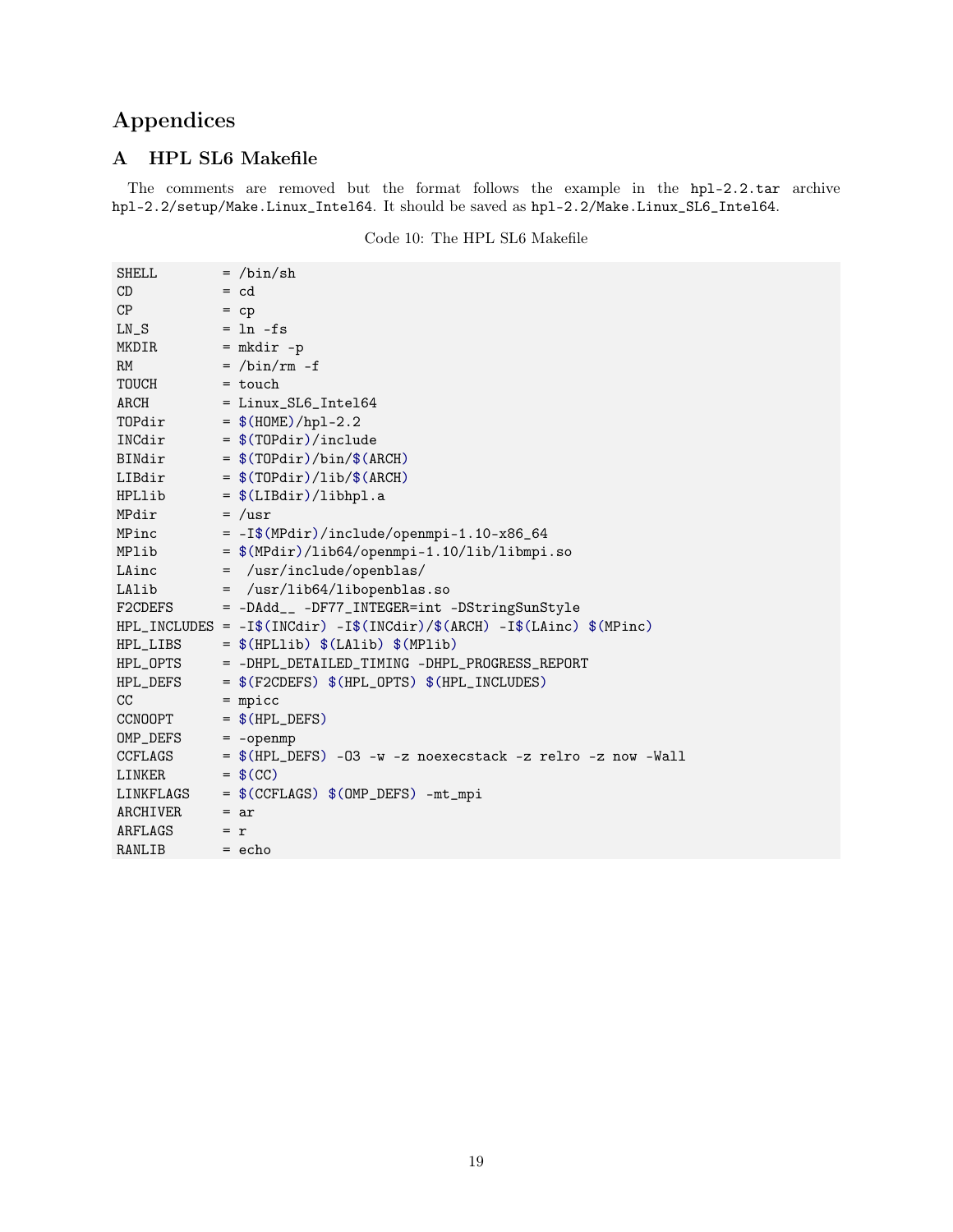## <span id="page-21-0"></span>B IMB Example Output

## #---------------------------------------------------

# Benchmarking PingPong

| # #processes = 2<br>$#$ . |                     |         |            |  |  |  |  |
|---------------------------|---------------------|---------|------------|--|--|--|--|
|                           | #bytes #repetitions | t[usec] | Mbytes/sec |  |  |  |  |
| 0                         | 1000                | 0.24    | 0.00       |  |  |  |  |
| $\mathbf{1}$              | 1000                | 0.31    | 3.03       |  |  |  |  |
| $\overline{2}$            | 1000                | 0.33    | 5.73       |  |  |  |  |
| 4                         | 1000                | 0.32    | 12.02      |  |  |  |  |
| 8                         | 1000                | 0.33    | 23.29      |  |  |  |  |
| 16                        | 1000                | 0.36    | 42.87      |  |  |  |  |
| 32                        | 1000                | 0.32    | 95.24      |  |  |  |  |
| 64                        | 1000                | 0.34    | 177.65     |  |  |  |  |
| 128                       | 1000                | 0.38    | 322.93     |  |  |  |  |
| 256                       | 1000                | 0.47    | 524.46     |  |  |  |  |
| 512                       | 1000                | 0.57    | 853.69     |  |  |  |  |
| 1024                      | 1000                | 0.73    | 1334.20    |  |  |  |  |
| 2048                      | 1000                | 1.02    | 1916.71    |  |  |  |  |
| 4096                      | 1000                | 2.00    | 1957.00    |  |  |  |  |
| 8192                      | 1000                | 2.97    | 2629.12    |  |  |  |  |
| 16384                     | 1000                | 5.06    | 3086.37    |  |  |  |  |
| 32768                     | 1000                | 8.39    | 3723.58    |  |  |  |  |
| 65536                     | 1000                | 13.45   | 4648.40    |  |  |  |  |
| 131072                    | 1000                | 23.42   | 5338.11    |  |  |  |  |
| 262144                    | 1000                | 40.61   | 6155.58    |  |  |  |  |
| 524288                    | 1000                | 72.47   | 6899.88    |  |  |  |  |
| 1048576                   | 1000                | 134.10  | 7456.95    |  |  |  |  |
| 2097152                   | 1000                | 262.16  | 7628.87    |  |  |  |  |
| 4194304                   | 1000                | 614.76  | 6506.58    |  |  |  |  |
| 8388608                   | 1000                | 1714.74 | 4665.43    |  |  |  |  |
| 16777216                  | 1000                | 3617.98 | 4422.35    |  |  |  |  |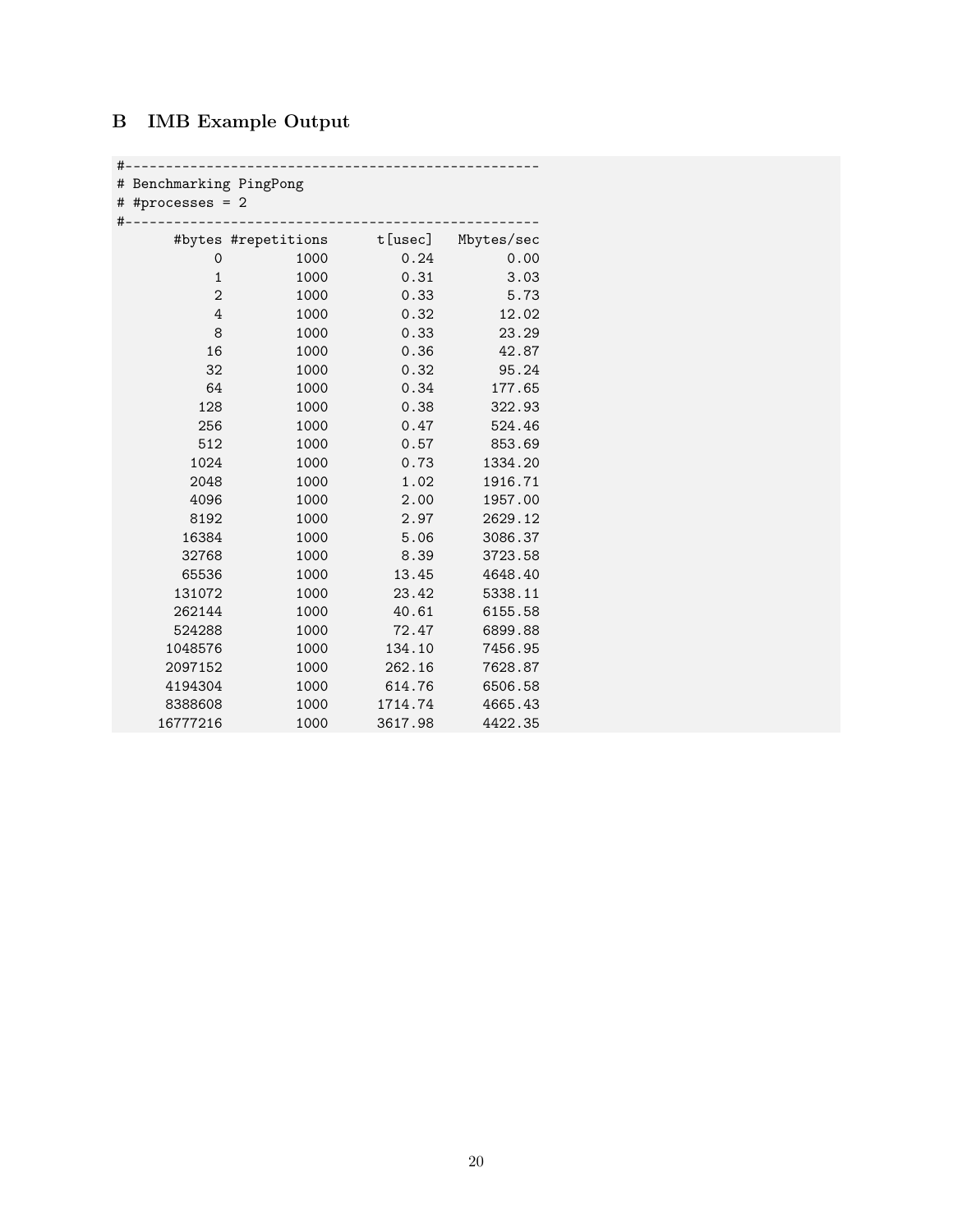# <span id="page-22-0"></span>C HPL Configuration File

| The HPL Configuration File for comparing LOTUS, SCARF |                                                   |  |  |  |  |
|-------------------------------------------------------|---------------------------------------------------|--|--|--|--|
| and the Cloud in SCD.                                 |                                                   |  |  |  |  |
|                                                       | not_used output file name (if any)                |  |  |  |  |
| 6                                                     | device out (6=stdout, 7=stderr, file)             |  |  |  |  |
| $\mathbf{1}$                                          | # of problems sizes (N)                           |  |  |  |  |
| 44640                                                 | Ns                                                |  |  |  |  |
| $\mathbf{1}$                                          | # of NBs                                          |  |  |  |  |
| 180                                                   | <b>NBs</b>                                        |  |  |  |  |
| 0                                                     | PMAP process mapping (0=Row-,1=Column-major)      |  |  |  |  |
| $\mathbf{1}$                                          | # of process grids (P x Q)                        |  |  |  |  |
| 2                                                     | Ps                                                |  |  |  |  |
| $\overline{2}$                                        | Qs                                                |  |  |  |  |
| 16.0                                                  | threshold                                         |  |  |  |  |
| $\mathbf{1}$                                          | # of panel fact                                   |  |  |  |  |
| $\mathbf{1}$                                          | PFACTs (0=left, 1=Crout, 2=Right)                 |  |  |  |  |
| $\mathbf{1}$                                          | # of recursive stopping criterium                 |  |  |  |  |
| 4                                                     | NBMINs $(>= 1)$                                   |  |  |  |  |
| $\mathbf{1}$                                          | # of panels in recursion                          |  |  |  |  |
| 2                                                     | <b>NDIVs</b>                                      |  |  |  |  |
| $\mathbf{1}$                                          | # of recursive panel fact.                        |  |  |  |  |
| 2                                                     | RFACTs (0=left, 1=Crout, 2=Right)                 |  |  |  |  |
| $\mathbf{1}$                                          | # of broadcast                                    |  |  |  |  |
| $\mathbf{1}$                                          | BCASTs (0=1rg, 1=1rM, 2=2rg, 3=2rM, 4=Lng, 5=LnM) |  |  |  |  |
| $\mathbf 1$                                           | # of lookahead depth                              |  |  |  |  |
| $\mathbf{1}$                                          | DEPTHs $(>=0)$                                    |  |  |  |  |
| 2                                                     | SWAP (0=bin-exch, 1=long, 2=mix)                  |  |  |  |  |
| 180                                                   | swapping threshold                                |  |  |  |  |
| 0                                                     | L1 in (0=transposed, 1=no-transposed) form        |  |  |  |  |
| $\mathbf 0$                                           | in (0=transposed, 1=no-transposed) form<br>U      |  |  |  |  |
| $\mathbf{1}$                                          | Equilibration (0=no, 1=yes)                       |  |  |  |  |
| 8                                                     | memory alignment in double (> 0)                  |  |  |  |  |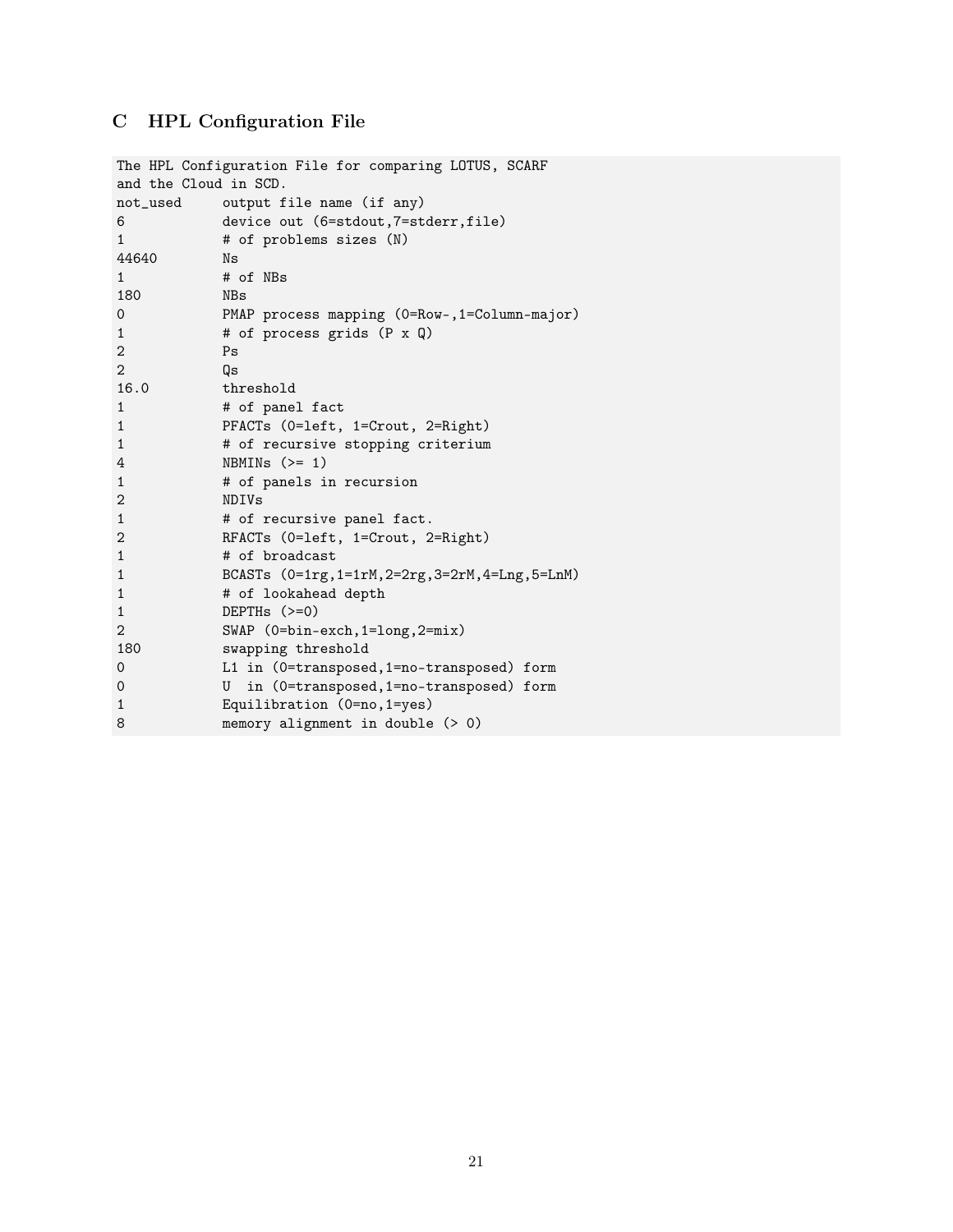#### <span id="page-23-0"></span>D HPL Example Output

================================================================================ HPLinpack 2.2 -- High-Performance Linpack benchmark -- February 24, 2016 Written by A. Petitet and R. Clint Whaley, Innovative Computing Laboratory, UTK Modified by Piotr Luszczek, Innovative Computing Laboratory, UTK Modified by Julien Langou, University of Colorado Denver ================================================================================ ... -------------------------------------------------------------------------------- - The matrix A is randomly generated for each test. - The following scaled residual check will be computed: ||Ax-b||\_oo / ( eps \* ( || x ||\_oo \* || A ||\_oo + || b ||\_oo ) \* N ) - The relative machine precision (eps) is taken to be  $1.110223e-16$ - Computational tests pass if scaled residuals are less than 16.0 Column=000000180 Fraction= 0.4% Gflops=5.839e+03 Column=000000360 Fraction= 0.8% Gflops=6.953e+01 Column=000000540 Fraction= 1.2% Gflops=5.027e+01 ... Column=000044460 Fraction=99.6% Gflops=3.297e+01 ================================================================================ T/V N NB P Q Time Gflops -------------------------------------------------------------------------------- 44640 180 2 2 1799.04 3.297e+01 HPL\_pdgesv() start time Sun Mar 26 23:50:20 2017 HPL\_pdgesv() end time Mon Mar 27 00:20:19 2017 --VVV--VVV--VVV--VVV--VVV--VVV--VVV--VVV--VVV--VVV--VVV--VVV--VVV--VVV--VVV-Max aggregated wall time rfact . . . : 6.76 + Max aggregated wall time pfact . . : 1.22 + Max aggregated wall time mxswp . . : 0.62 Max aggregated wall time update . . : 1792.06 + Max aggregated wall time laswp . . : 49.64 Max aggregated wall time up tr sv . : 0.36 -------------------------------------------------------------------------------- ||Ax-b||\_oo/(eps\*(||A||\_oo\*||x||\_oo+||b||\_oo)\*N)= 0.0006845 ...... PASSED ================================================================================ Finished 1 tests with the following results: 1 tests completed and passed residual checks, 0 tests completed and failed residual checks, 0 tests skipped because of illegal input values. -------------------------------------------------------------------------------- End of Tests.

================================================================================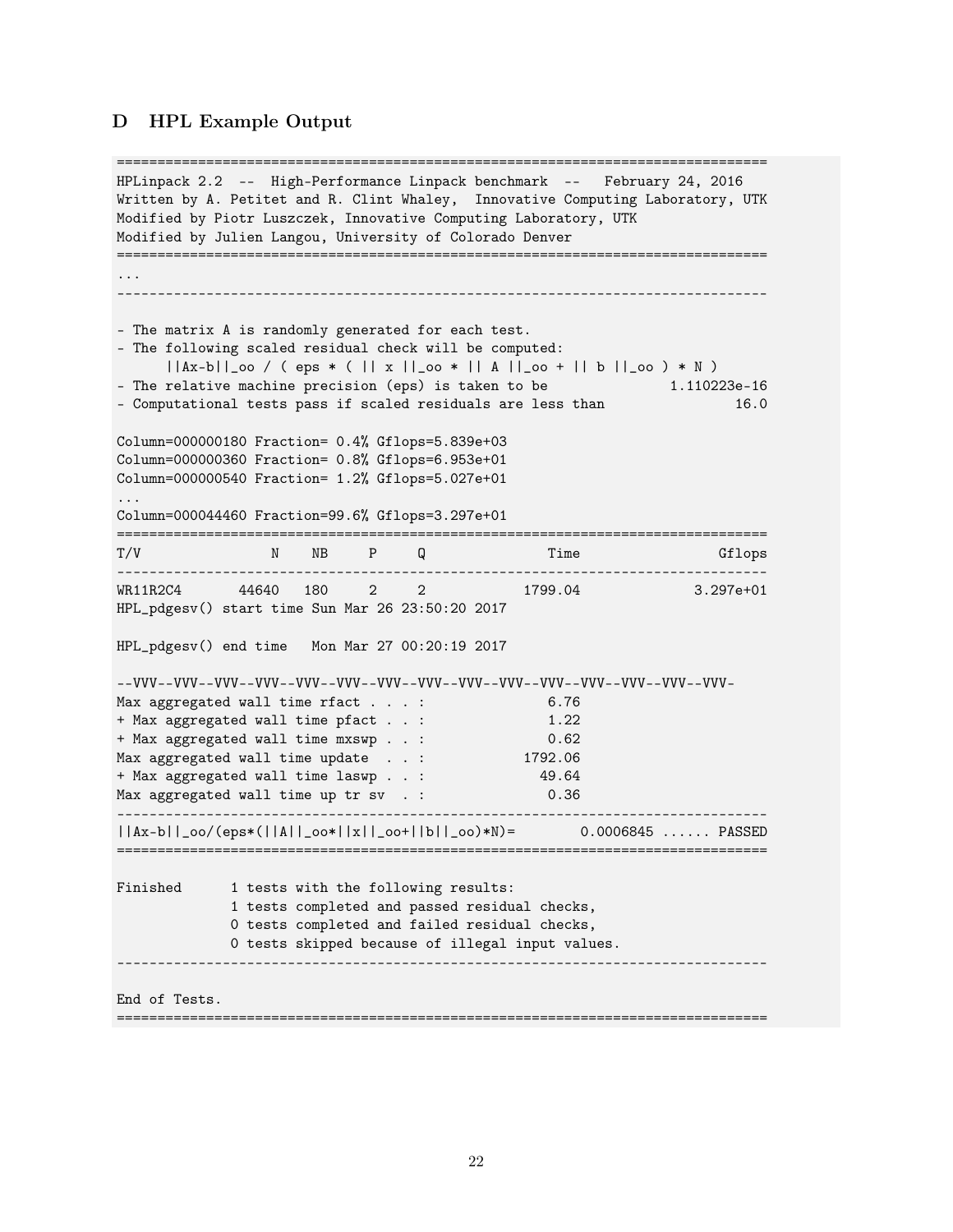## <span id="page-24-0"></span>E Latency Data

| Host group     | Mean latency<br>us |       |       |      |  |  |
|----------------|--------------------|-------|-------|------|--|--|
|                | SHM-1              | SHM-2 | TCP   | IBV  |  |  |
| Cloud          | 0.31               |       | 54.74 | n/a  |  |  |
| scarf10        | 0.16               | 0.32  | 89.49 | 4.38 |  |  |
| scarf11        | 0.12               | 0.24  | 77.21 | 1.83 |  |  |
| scarf12        | 0.11               | 0.23  | 83.53 | 1.71 |  |  |
| scarf13        | 0.16               | 0.31  | 35.22 | 6.55 |  |  |
| scarf14        | 0.13               | 0.32  | 26.93 | 2.22 |  |  |
| scarf15        | 0.21               | 0.34  | 9.70  | 2.02 |  |  |
| scarf16        | 0.22               | 0.34  | 16.44 | 1.47 |  |  |
| broadwell256G  | 0.14               | 0.30  | 7.17  | n/a  |  |  |
| haswell256G    | 0.19               | 0.37  | 11.05 | n/a  |  |  |
| ivybridge128G  | 0.13               | 0.32  | 11.99 | n/a  |  |  |
| ivybridge2000G | 0.16               | 0.39  | 15.90 | n/a  |  |  |
| ivybridge512G  | 0.13               | 0.40  | 10.89 | n/a  |  |  |

Table 1: The mean latency over all repeats, split by host group as shown in Figure [4](#page-14-2)

## <span id="page-24-1"></span>F Bandwidth Data

The following data is for the four charts in Figure [5.](#page-17-1)

| Host group          | Mean bandwidth of 1024B messages<br>$MBs^{-1}$ |         |            |            |  |
|---------------------|------------------------------------------------|---------|------------|------------|--|
|                     | $SHM-1$                                        | SHM-2   | <b>TCP</b> | <b>IBV</b> |  |
| Cloud               | 1086.01                                        |         | 15.58      | n/a        |  |
| scarf10             | 2035.05                                        | 1132.61 | 8.90       | 109.43     |  |
| scarf11             | 2443.99                                        | 1318.35 | 9.63       | 225.26     |  |
| scarf12             | 2694.70                                        | 1355.99 | 9.30       | 234.97     |  |
| scarf <sub>13</sub> | 1739.76                                        | 995.17  | 16.31      | 123.09     |  |
| scarf14             | 2103.48                                        | 1058.89 | 17.76      | 154.32     |  |
| scarf <sub>15</sub> | 1659.08                                        | 927.46  | 83.44      | 243.07     |  |
| scarf16             | 1644.23                                        | 942.36  | 53.18      | 278.32     |  |
| broadwell256G       | 2547.62                                        | 1263.69 | 102.12     | n/a        |  |
| has well 256G       | 1724.22                                        | 975.50  | 73.79      | n/a        |  |
| ivybridge128G       | 2121.81                                        | 1127.32 | 60.85      | n/a        |  |
| ivybridge2000G      | 1695.40                                        | 775.68  | 44.79      | n/a        |  |
| ivybridge512G       | 2065.02                                        | 1167.25 | 69.32      | n/a        |  |

Table 2: The mean bandwidth for the 1024B messages split by host group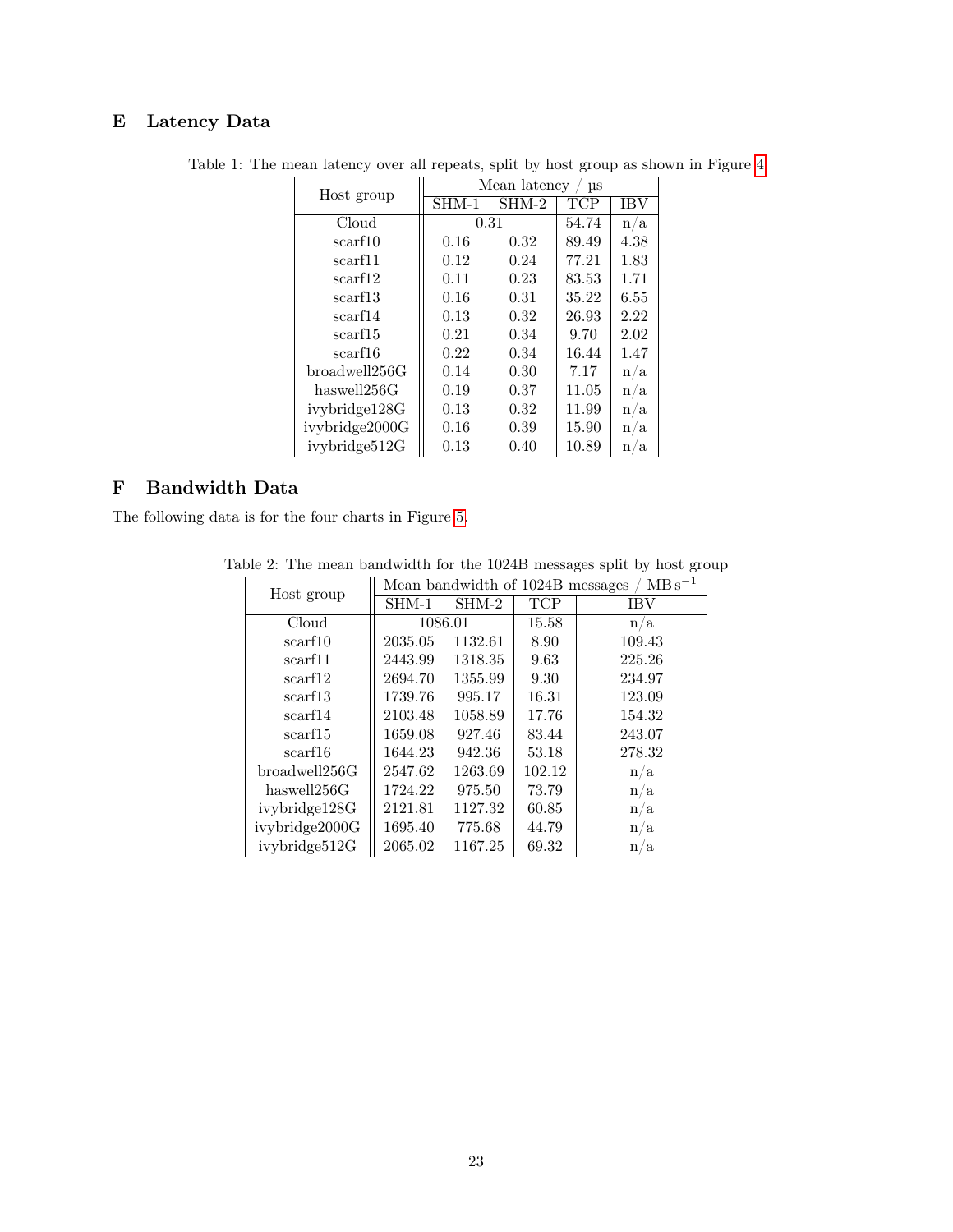| Host group          | $MBs^{-1}$<br>Mean bandwidth of 8192B messages |         |            |            |  |
|---------------------|------------------------------------------------|---------|------------|------------|--|
|                     | $SHM-1$                                        | SHM-2   | <b>TCP</b> | <b>IBV</b> |  |
| Cloud               | 2331.78                                        |         | 70.82      | n/a        |  |
| scarf10             | 3786.75                                        | 2269.98 | 39.92      | 468.49     |  |
| scarf11             | 4266.71                                        | 2559.63 | 45.96      | 913.84     |  |
| scarf12             | 4399.96                                        | 2601.34 | 45.63      | 935.66     |  |
| scarf13             | 3153.47                                        | 1891.89 | 32.81      | 579.11     |  |
| scarf14             | 3735.09                                        | 2005.55 | 33.34      | 822.42     |  |
| scarf <sub>15</sub> | 2513.02                                        | 2563.46 | 318.38     | 988.26     |  |
| scarf16             | 2566.26                                        | 2568.84 | 233.96     | 1122.51    |  |
| broadwell256G       | 4615.70                                        | 2204.37 | 352.73     | n/a        |  |
| haswell256G         | 3248.41                                        | 1752.09 | 289.13     | n/a        |  |
| ivybridge128G       | 3794.90                                        | 2106.11 | 235.51     | n/a        |  |
| ivybridge2000G      | 3479.32                                        | 1514.62 | 188.94     | n/a        |  |
| ivybridge512G       | 3785.00                                        | 1983.11 | 295.25     | n/a        |  |

Table 3: The mean bandwidth for the 8192B messages split by host group

Table 4: The mean bandwidth for the 32768B messages split by host group

| Host group     | Mean bandwidth of 32768B messages/<br>$\rm \,MBS^{-1}$ |         |            |         |  |
|----------------|--------------------------------------------------------|---------|------------|---------|--|
|                | $SHM-1$                                                | $SHM-2$ | <b>TCP</b> | IBV     |  |
| Cloud          | 3164.26                                                |         | 184.26     | n/a     |  |
| scarf10        | 5432.64                                                | 3478.14 | 34.99      | 654.38  |  |
| scarf11        | 6071.52                                                | 3879.78 | 48.05      | 1699.70 |  |
| scarf12        | 6503.35                                                | 3952.47 | 40.03      | 1743.98 |  |
| scarf13        | 4855.00                                                | 2841.63 | 55.67      | 747.12  |  |
| scarf14        | 5775.77                                                | 2931.54 | 56.77      | 1796.93 |  |
| scarf15        | 3486.68                                                | 3905.40 | 463.96     | 2308.61 |  |
| scarf16        | 3473.62                                                | 3881.20 | 342.79     | 2702.85 |  |
| broadwell256G  | 7150.79                                                | 3160.15 | 502.72     | n/a     |  |
| haswell256G    | 4872.27                                                | 2633.92 | 409.64     | n/a     |  |
| ivybridge128G  | 6045.88                                                | 3041.11 | 371.36     | n/a     |  |
| ivybridge2000G | 5605.09                                                | 1968.71 | 311.79     | n/a     |  |
| ivybridge512G  | 6033.94                                                | 2946.58 | 429.37     | n/a     |  |

Table 5: The mean of the max bandwidth over all message sizes for each host group

| Host group     | $MBs^{-1}$<br>Mean of max bandwidths |         |            |         |  |
|----------------|--------------------------------------|---------|------------|---------|--|
|                | SHM-1                                | SHM-2   | <b>TCP</b> | IBV     |  |
| Cloud          | 6504.27                              |         | 456.42     | n/a     |  |
| scarf10        | 7419.95                              | 5048.19 | 101.54     | 1270.66 |  |
| scarf11        | 8877.11                              | 6974.27 | 103.09     | 3215.99 |  |
| scarf12        | 9121.70                              | 5787.32 | 102.91     | 3207.53 |  |
| scarf13        | 7504.84                              | 3927.28 | 110.51     | 2940.26 |  |
| scarf14        | 9153.45                              | 3973.65 | 111.81     | 3267.56 |  |
| scarf15        | 5145.80                              | 5876.91 | 825.88     | 5670.07 |  |
| scarf16        | 5140.57                              | 5905.49 | 934.16     | 5975.28 |  |
| broadwell256G  | 11468.01                             | 5920.18 | 1174.91    | n/a     |  |
| haswell256G    | 7683.80                              | 5006.57 | 1171.09    | n/a     |  |
| ivybridge128G  | 9115.23                              | 4299.59 | 1172.70    | n/a     |  |
| ivybridge2000G | 7808.32                              | 2417.75 | 1163.62    | n/a     |  |
| ivybridge512G  | 9082.18                              | 4167.02 | 1172.76    | n/a     |  |